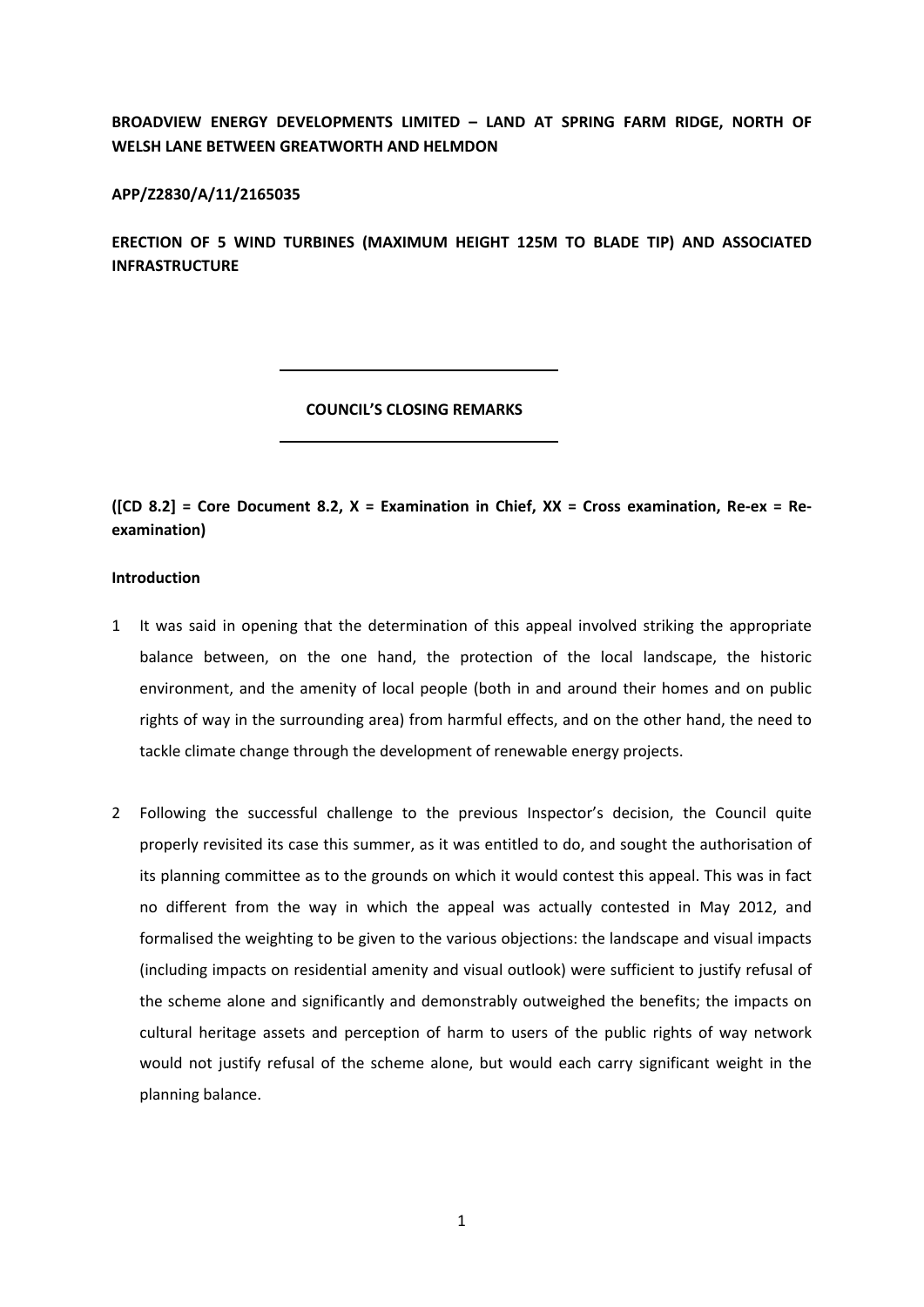- 3 This narrowing of the Council's case appears to have caused much consternation to the Appellant. Yet any complaint in relation to it is unwarranted. The Appellant was well aware of the Council's position at the inquiry last year and all of the witnesses on both sides have remained the same for this inquiry. Since then, the Council's position has been authorised by its Planning Committee on 6 June 2013 and confirmed in its Statement of Case for this inquiry.
- 4 Specifically, the evidence given by each of the witnesses on impacts has not materially changed. Ms. Archer's overall view remains that, whilst there would not be substantial harm to the setting of any individual cultural heritage asset, there would be considerable harm to a number of heritage assets in the area. Ms. Ahern still considers that there would be major harm to the local landscape and visual receptors, plus particularly harmful visual effects to the residential amenity of Stuchbury Hall Farm (amongst others) and for users of the PRoW network. Mr. Hall remains of the view that there would be a harmful effect on the perception of safety for users of the PRoW network. Their credibility has not been impugned by the narrowing of the Council's case. That case was initially assessed by a planning officer whose recommendation was translated into the reasons for refusal. Mr. Callis, the planning officer involved after that determination, gave his views at the last inquiry and produced the Report to committee in June which lay the foundation for the Statement of Case.
- 5 On that basis, the Council maintains its position that it struck the correct balance then, when it originally refused the scheme, and now.
- 6 Any visitor to the appeal site and its local surroundings will experience the intimate, smaller scale nature of the local landscape and its valley setting when moving north from Welsh Lane. The experience of the landscape generally is one of tranquillity and of an area relatively undisturbed by modern development. Consistent with this undisturbed, tranquil, landscape are the attractive villages which are in close range and surround the appeal site: Sulgrave, Greatworth, and Helmdon. Their quality, intactness, and historic qualities are marked by the Conservation Area status of 2 of them, and the designated heritage assets which are found in an around them. The appeal site is criss‐crossed and surrounded by a local network of footpaths which is well used by the local people and visited by others for its amenity and unspoilt qualities. This is an intimate landscape, with attractive designated villages, nationally designated cultural assets, and a well used network of rights of way. The value to local people of each of these features has been underlined by the presence of a significant number of local people each day at this inquiry.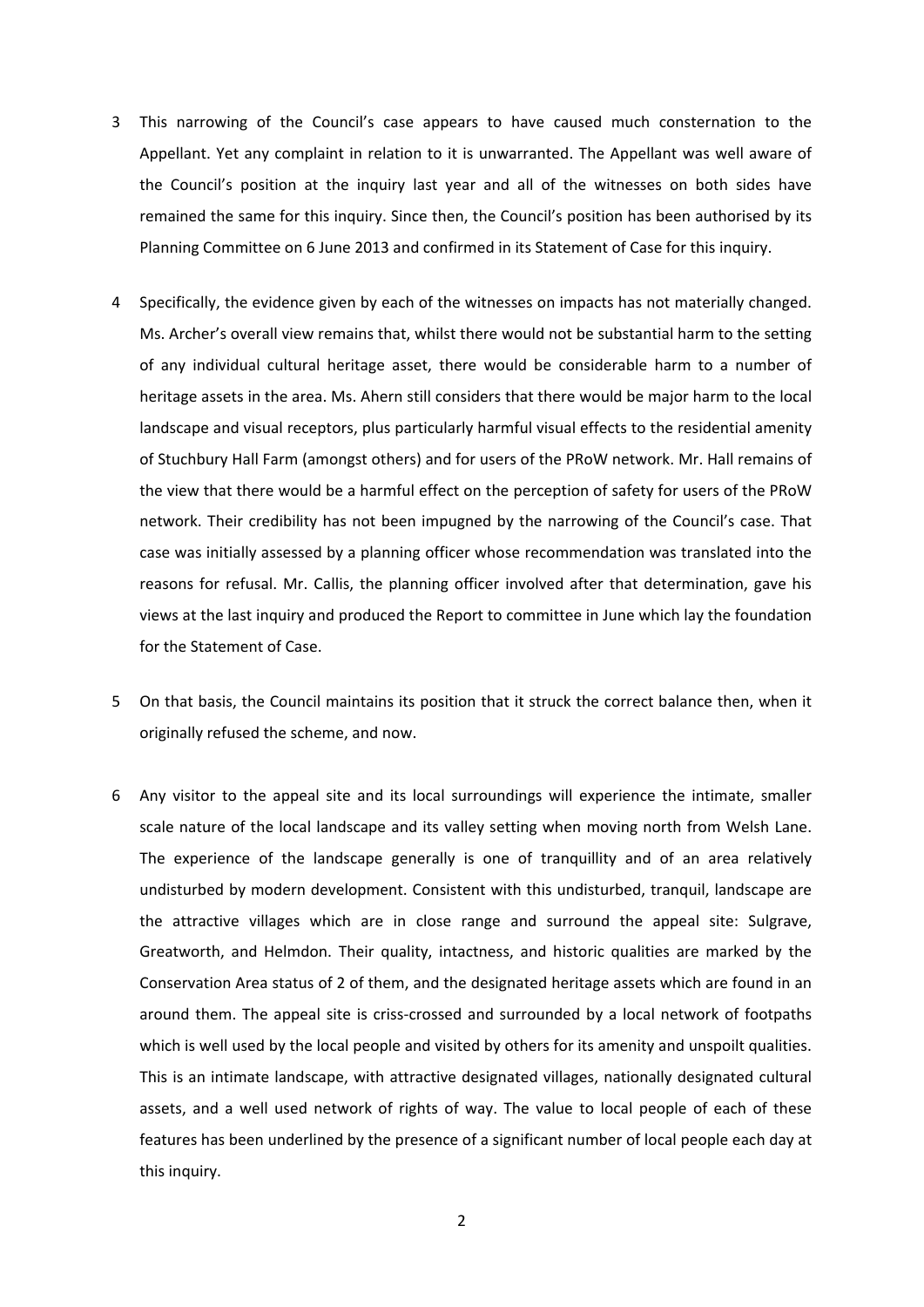- 7 The fact that several of the impacts here are felt at a more localised level does not mean that they should be easily overridden by the national need for renewable energy. This is an issue which strikes right at the heart of central government policy. The Planning Practice Guidance on renewable energy and low carbon energy is the most recent statement from central government on these issues [CD 2.5]. Its focus is on decision making at a local level and it makes plain that in considering planning applications for renewable energy it is important to be clear that:
	- (1) The need for renewable or low carbon energy does not automatically override environmental protections
	- (2) Local topography is an important factor in assessing whether wind turbines could have a damaging effect on landscape
	- (3) Great care should be taken to ensure heritage assets are conserved in a manner appropriate to their significance, including the impact of proposals on views important to their setting.
	- (4) Protecting local amenity is an important consideration which should be given proper weight in planning decisions.  $\qquad \qquad$  (para. 15)
- 8 The Appellant's relative silence on this Guidance speaks volumes. Each of Mr. Brown, Mr. Stevenson, and Mr. Bell cite planning qualifications within their areas of expertise, yet each of Mr. Brown and Mr. Bell pays mere lip service to this recent Planning Practice Guidance in their evidence, whilst Mr. Stevenson does not mention it at all in his proof of evidence.
- 9 If the Appellant is right in its submission that the Guidance 'makes no difference' it must be relevant to ask why it was published at all, given the policy in the NPPF and the approach in EN‐1 and EN‐3. The Written Ministerial Statement of Secretary of State Mr. Pickles which foreshadowed the PPG makes his concerns clear [CD 2.3]:
	- (1) Current planning decisions on onshore wind are not always reflecting a locally‐led planning system.
	- (2) Following the DECC call for evidence it has become clear that action is needed to deliver the balance expected by the NPPF to ensure that protecting the local environment is properly considered alongside the broader issues of protecting the global environment.
- 10 Mr. Bell was able to agree the principle that Ministerial Statements which foreshadow policy guidance can be considered when looking for the intentions behind such guidance, and that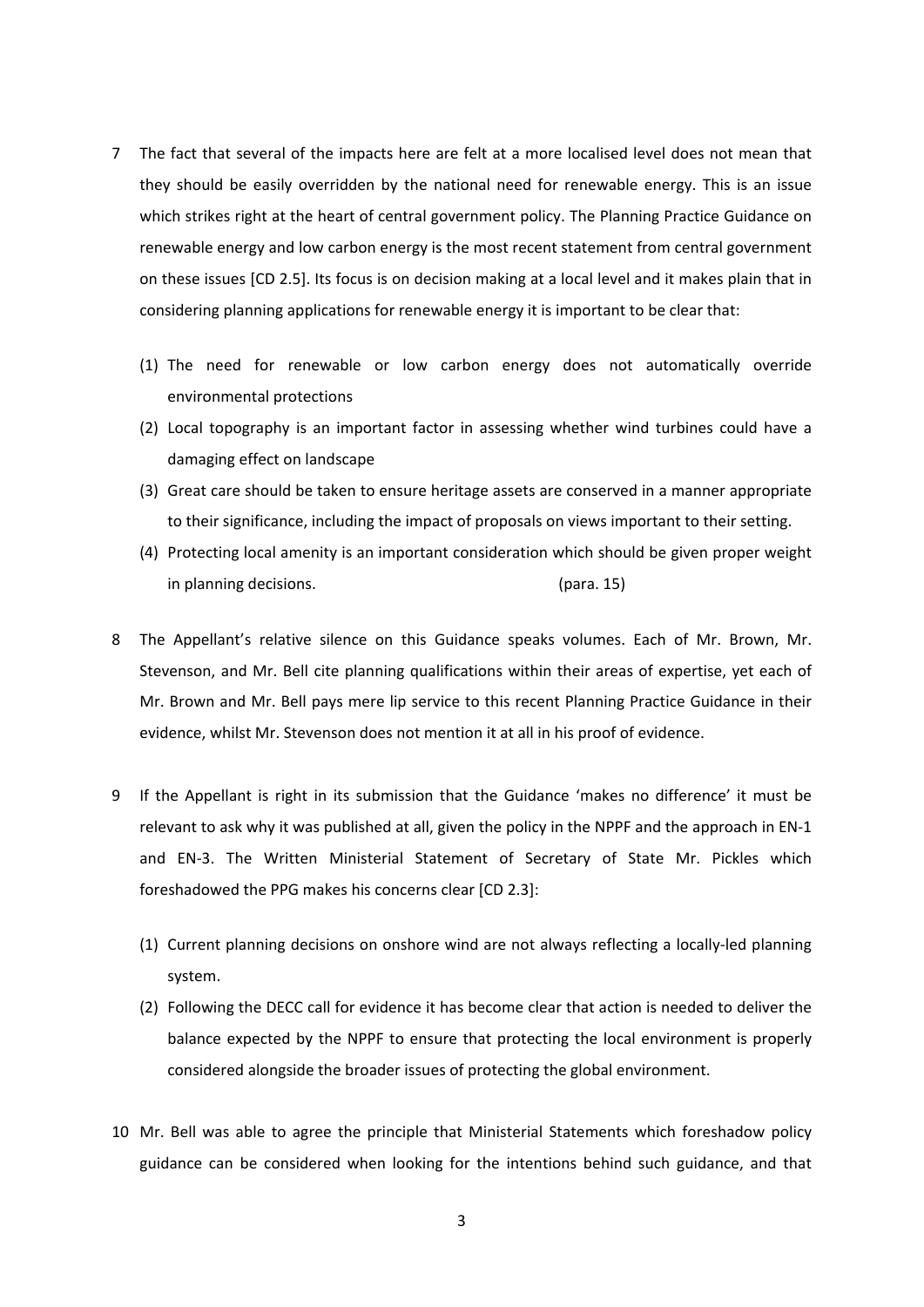when considering Ministerial Statements which refer to forthcoming guidance, it would be logical to attach more weight to the Statement of the Minister from whose Department the guidance is then published (XX of Bell). Even if the Ministerial Statement of Mr. Davey is considered to be of more relevance, that refers to the forthcoming issue of new and streamlined planning practice guidance '*to ensure that planning decisions get the environmental balance right...*'. This suggests something more than just a restatement is envisaged by DECC. The Ministerial Statement of Mr. Pickles makes the point abundantly clear when saying action is needed to deliver the balance expected. As was eventually accepted by Mr. Bell, it is a fair reading of that Ministerial Statement that it is recognising there is something wrong with current decision making in this area and that it needs to be addressed by the issue of Guidance (XX of Bell).

- 11 The Appellant's attempt to interpret the Guidance as nothing more than a streamlined restatement of policy for renewable energy stemming from the Taylor review is simply not borne out by its content and a fair reading of the Ministerial Statements which foreshadowed it. There is no mention of streamlining in the Statement of Mr. Pickles. Mr. Bell's misinterpretation of the thrust of the Guidance leads to his anodyne '*we've always done that*' analysis of the sections of the Guidance in his proof (p.37-39). He glosses over the focus on local communities and impacts on the local environment, and fails to reflect that that is a recurring theme of the Guidance, though he accepted that it was when he gave his evidence (XX of Bell). His limp response in oral evidence (XX) that he was '*not seeking to downplay any part of the Guidance*' in his proof does not measure up well to a fair reading of the document.
- 12 Should there be any doubt as to the intentions behind the Guidance, the SoS's reference to his Ministerial Statement and application of the Guidance in the Treading Field decision [ID 14] indicates that the two documents should be read together and should not simply be glossed over as a restatement. The decision carries significant weight as a material consideration since it postdates the publication of the Ministerial Statements and the Guidance. The importance of the Ministerial Statement to the SoS is underlined by the fact that, having consulted upon it, he did not consider that further consultation was necessary on the Guidance since its '*main intentions*', as related to the appeals, were reflected in the Ministerial Statement (SoS, para. 7). The SoS's decision is peppered with references to the Guidance. Even under topics such as Landscape, where the main parties had agreed no conflict with development plan and NPPF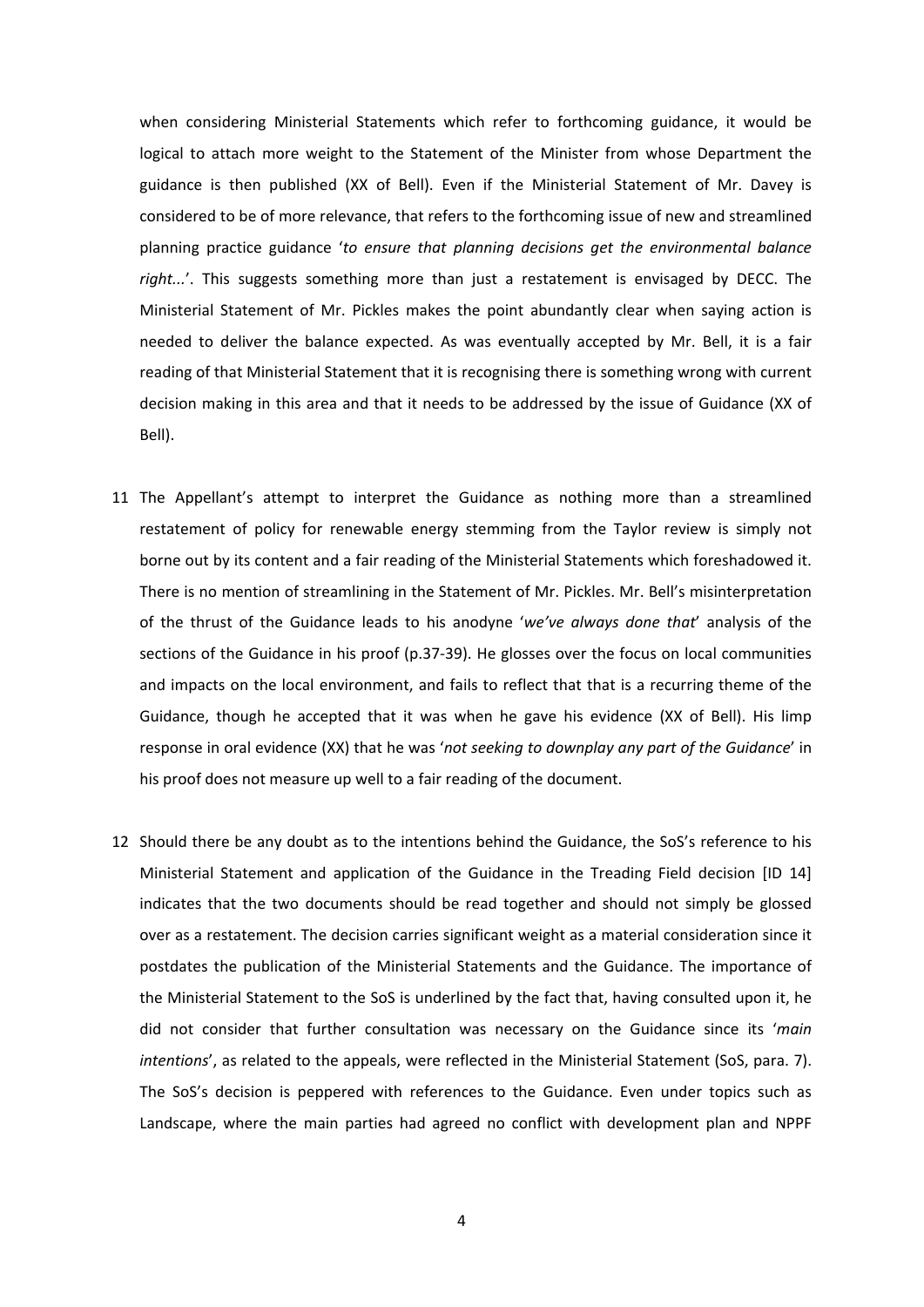policies, the SoS's focus on local concerns indicates the added emphasis he is attaching to those concerns in decision making.

- 13 This inquiry is not the place to consider a legal challenge on a point of law to the Treading Field decision. That is for the High Court if any challenge is indeed made by the party involved. This inquiry should attach significant weight to the decision as a recent SoS decision which has not been appealed. The Appellant's fixation with pointing out what it considers to be meritorious legal grounds for challenge of the decision only betrays its underlying fear that this inquiry might attach material weight to a recent decision which does not help its cause on interpretation of recent national policy, on noise, and on the planning balance.
- 14 The Council submits that the effect of the PPG when read with the Ministerial Statements is twofold:
	- (1) Decision makers should scrutinise impacts on the local environment carefully to ensure that they are afforded proper and appropriate weight.
	- (2) Previous decisions on impacts on the local environment should carry less weight as material considerations given the central government concern that decisions are not always reflecting a locally led planning system and that action is needed to ensure the local environment is properly considered.
- 15 More broadly, the PPG is a timely counterpoint to the Appellant's rhetoric about the massive scaling up of renewable energy needed, the direction of travel when translated into national planning policy, and the argument that the totality of the guidance in EN‐1 and EN‐3 should be applied to sub 50MW schemes, rather than the broad approach of those documents.

#### **The effect on the character and appearance of the area**

16 Recognition of the intrinsic character and beauty of the countryside is a core principle within the NPPF ([CD 2.1], para. 17) and the protection and enhancement of valued landscapes as part of the contribution and enhancement of the local environment through planning flows from that principle (ibid, para. 109). A landscape does not have to be designated to be valued, and Mr. Stevenson's attempts to link the two concepts are not borne out by the plain wording of the NPPF (XX of Stevenson). It cannot reasonably be argued that the scheme will protect or bring about any kind of enhancement of the local environment in this context. The failure to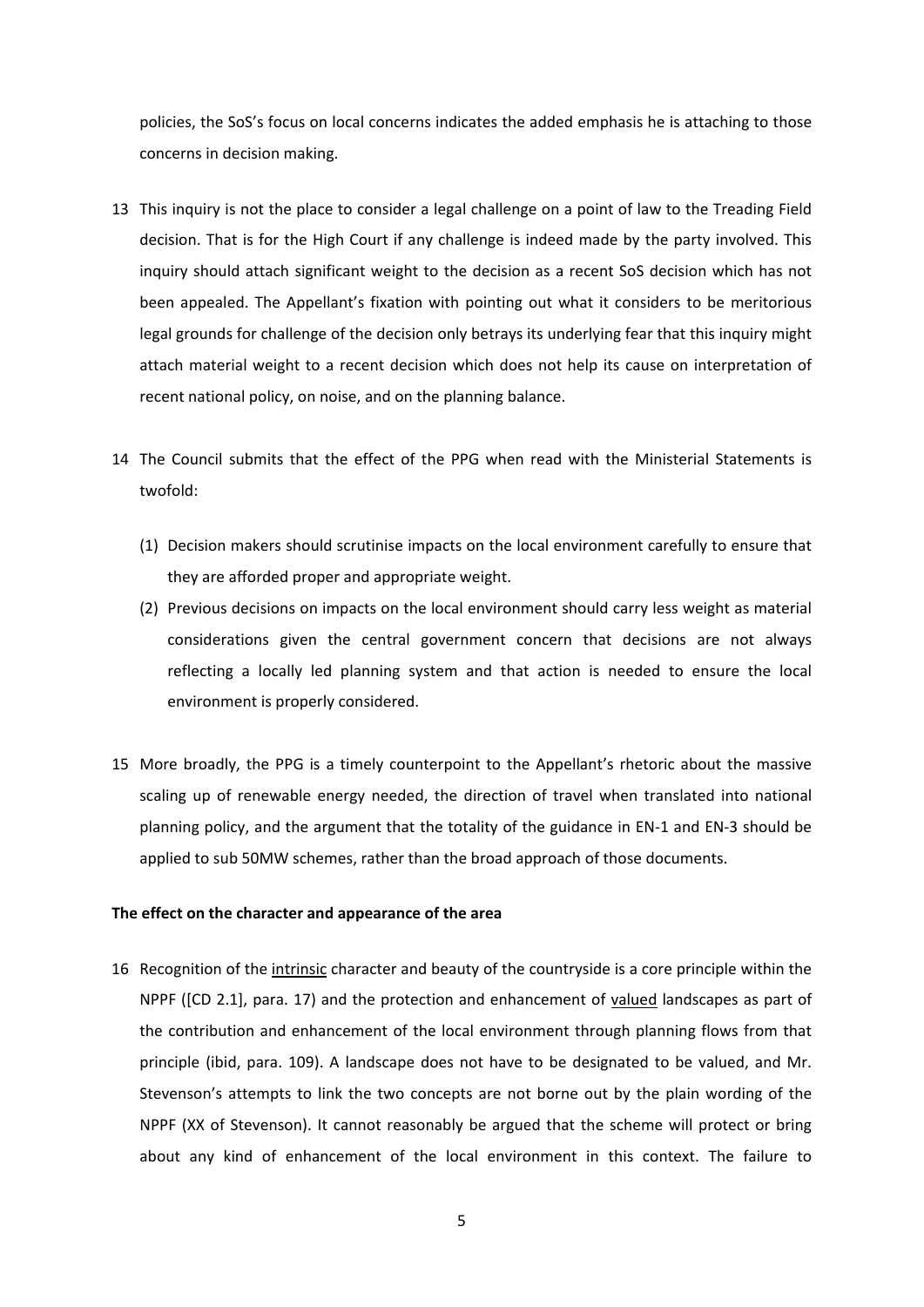appreciate the objective of the core principle and the overemphasis on the hierarchy of designation (ibid, para. 113) are recurring themes in Mr. Stevenson's evidence. Whilst it is right to acknowledge that the appeal site and its surroundings are not designated, the recent Planning Practice Guidance specifically emphasises the importance of local topography in assessing whether wind turbines could have a damaging effect on landscape ([CD 2.5], para. 15).

- 17 Ms. Ahern's valid criticism of Mr. Stevenson's assessment of landscape effects is that it relies too heavily on the theoretical without providing a proper assessment on the ground (X of Ahern). Whilst she does not find the approach to ranges of character effects to be useful (theoretical wind farm landscape, probable theoretical local landscape with wind farm sub-type, and possible theoretical local landscape with wind farm sub‐type), her real criticism is that they fail properly to reflect the particular topography of the area. There is a degree of consensus between the experts as to the extent of landscape effects at a local level to the west and south of the appeal site, though Ms. Ahern and Ms. Farmer consider those effects to extend further east down the Helmdon valley, and significantly further than Mr. Stevenson to the north of the site and indeed north of Sulgrave. The point here is that the drawing of a line on a map cannot properly represent the landscape characterising effects felt on the ground especially where the experience of the landscape is so important, as here.
- 18 Ms. Ahern's assessment of the local landscape area of the appeal site and its local landscape concludes that there would be a fundamental adverse effect on that character. Beyond that, at a county level she finds a major significant adverse effect on the Undulating Claylands landscape type (Tove Catchment character area) up to 3 ‐ 4km from the appeal site. It is noteworthy that her overall conclusion of the extent of significant landscape effects is similar to that of Stephenson Halliday who carried out the ES, before Mr. Stevenson became involved (Stevenson, para. 4.16). The on the ground analysis conducted by Mr. Stevenson in just 2 paragraphs of his proof of evidence 4.27‐4.28) does little to demonstrate how there would be a sense of separation from the appeal site to the north of Sulgrave. The characterising effect of the moving turbines perceived on the skyline above Sulgrave would clearly have a strong characterising effect (Farmer, App. A, Vwpts 1 and 2).
- 19 The other important difference between the evidence of Ms. Ahern and that of Mr. Stevenson is in their assessments of sensitivity. Ms. Ahern's careful and methodical analysis of the Landscape Character Assessments both in her review of the FEI and in her Appendix 2.5 analyses the Regional and District LCAs in order to form a view as to the sensitivity of the landscape at wider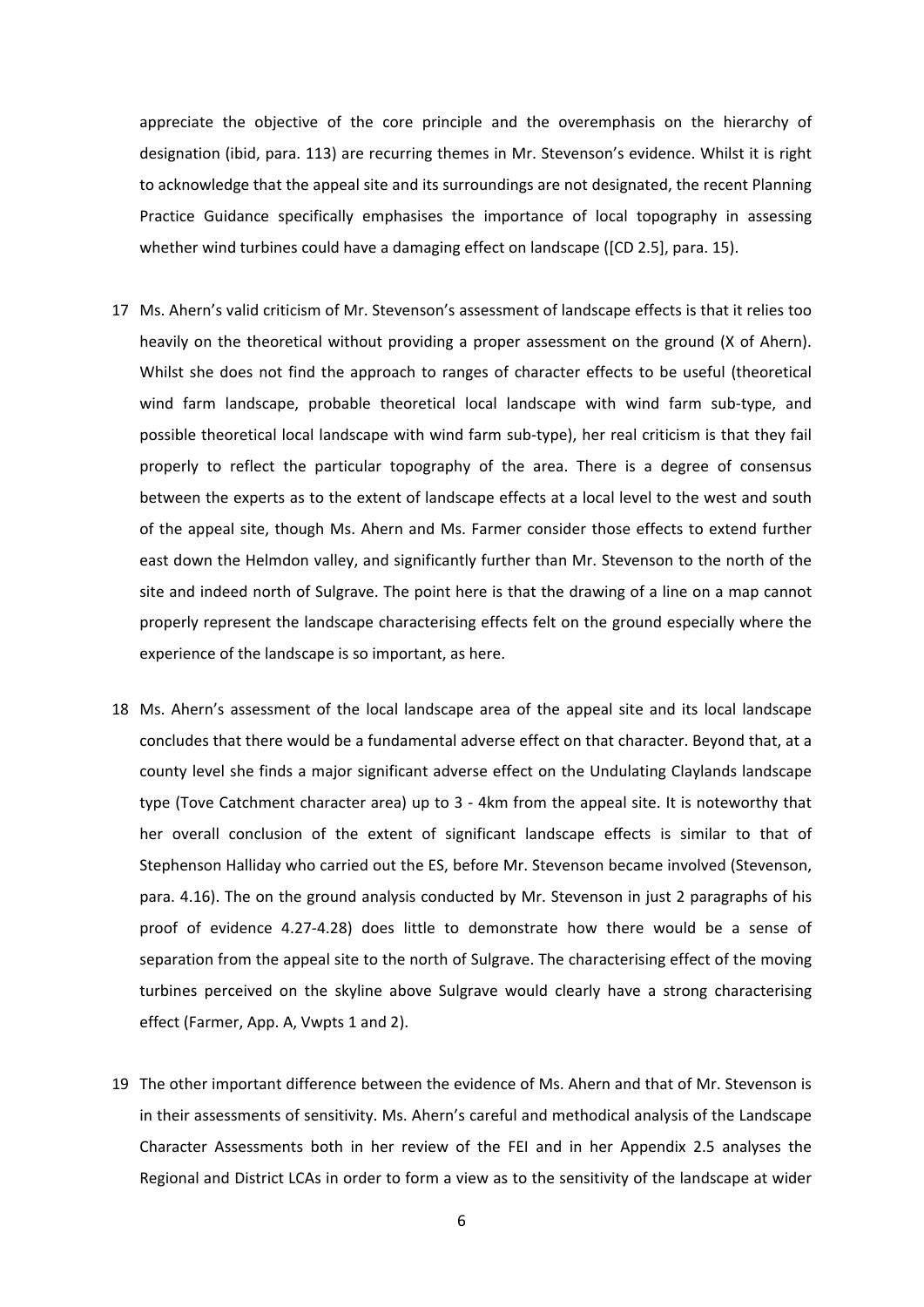levels. Mr. Stevenson's assessment of those same LCAs fails to reflect the higher sensitivity recognised by those documents with regard to the parts of the landscape which are more intimate and enclosed, tranquil in character, with little in the way of modern development to affect the predominantly rural character. This skewed assessment is the effect of focussing on the key characteristics of the landscape and primarily considering whether those key characteristics would be physically altered by this development (Stevenson, 4.5‐4.6). The inevitable conclusion of such an approach is that there would be locally characterising effects and it is hard to imagine any form of development which would physically alter the regional or county landscape in that way.

- 20 The error in this approach is further compounded by Mr. Stevenson's reliance on the theoretical argument that wind turbine development is additive rather than subtractive. The application of that concept is of little relevance to the real world impacts. The primary impact of this scheme in the landscape will be of 5 large utilitarian structures of up to 125m with moving blades at a diameter of 90m, counteracting the sense of permeability.
- 21 As was pointed out in Ms. Ahern's review of the FEI (Ahern, App. 2.4), the Appellant did not carry out a local landscape character sensitivity analysis at a finer grain than that based at a county level. Table 4.2 of Mr. Stevenson's proof is the first time he has carried out such a local landscape sensitivity analysis. The extent of the landscape and local setting assessed was not clear from the text (Stevenson, para. 4.36), and his clarification in evidence that it covered the local landscape '*up* to 2-3 km' from the appeal site is highly significant (X of Stevenson). Such an area covers the Springs and Valleys as well as the Interfluves character types, yet his assessment focuses on the less sensitive elements of the Interfluves landscape. The higher sensitivity of the local landscape in terms of its smaller scale, relatively enclosed and intimate nature, and absence of contemporary built form have been downplayed, and these are physical characteristics of the local landscape which are referred to in the descriptions of the landscape character areas referred to above.
- 22 By contrast, Ms Ahern's assessment is both careful and comprehensive. There is a consistency between the conclusions of her review of the FEI and her evidence to this inquiry. The factors which in her view elevate the sensitivity of the local landscape appear in the objective landscape character assessments from which she quotes in her Tables (Ahern, App. 2.5). This gives her assessment credibility as she identifies features of the local landscape which others have done at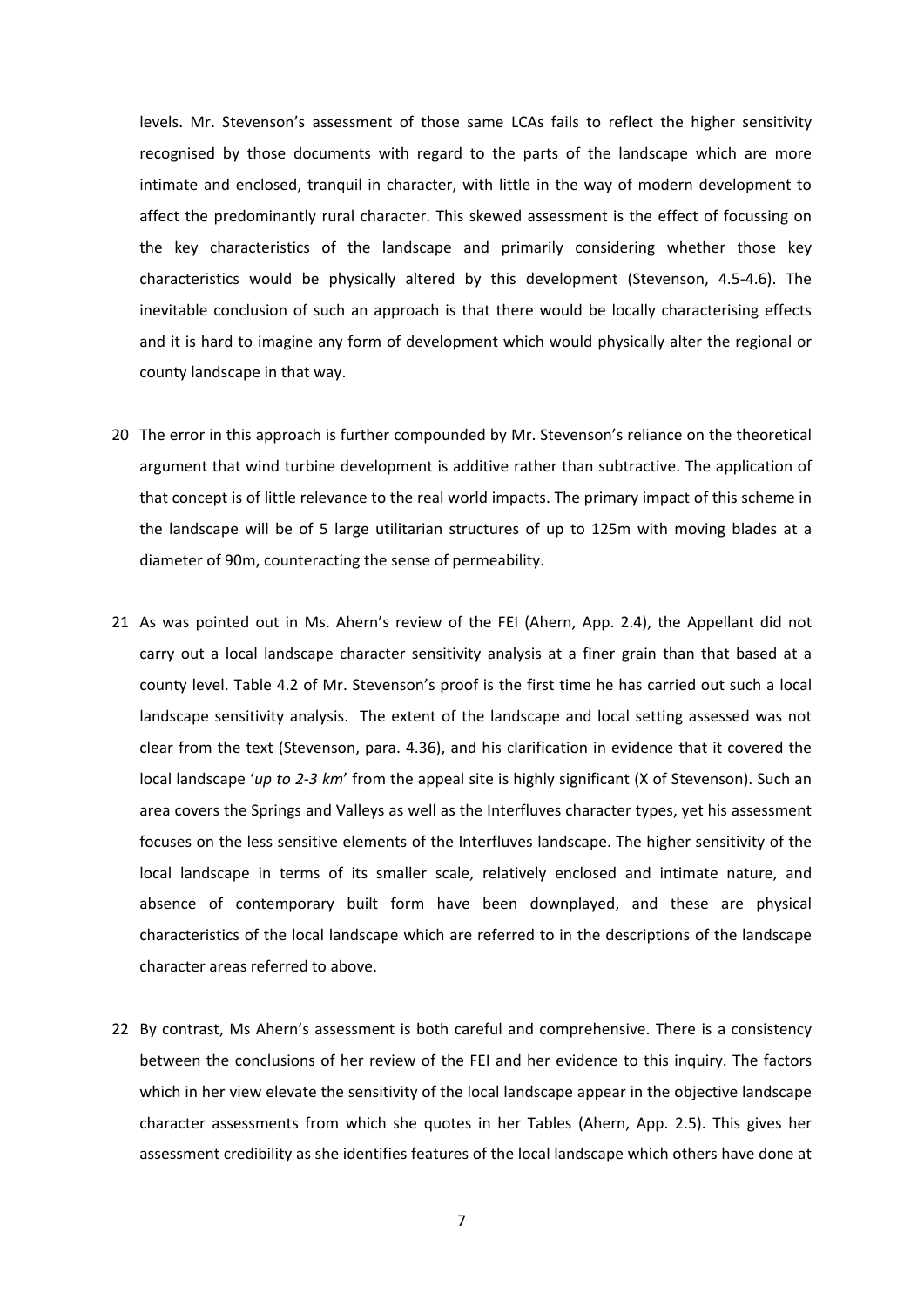a county, district, and regional level. Principal among those are the physical factors (small scale, intimate, valley landscape; the sense of enclosure and gentle undulation of the landscape; the complex land cover) and the perceptual and visual factors (the tranquil, undisturbed, rural nature of the landscape; and the way in which the crests / valleys form settings and skyline locally). Landscape assessment is not just about views and viewpoints but about how it is experienced by people.

- 23 Mr. Stevenson accepted that the experience on the ground is of a landscape which becomes more enclosed, intimate, gently undulating, with higher levels of tranquillity and a stronger undisturbed rural character as one moves north from the B4525 between those types (XX of Stevenson). As Ms. Ahern noted in her evidence, there is a quick transition between the character types of the Interfluves and the Springs and Valleys. The turbines are positioned within the transitional area between those types and at a scale of 125m any change in one area will clearly affect the adjacent area, both of which form part of the same landscape unit.
- 24 In that context, plotting the exact location of the turbine bases in order to argue that there are more within the 'less sensitive' Interfluve character type is far too simplistic an approach. This misses the point as to the experience of the landscape in the real world. The apparent criticism of Ms. Ahern for redrawing the line between the 2 character types in her Appendix 2.5, Figure 2.1 is misconceived. She referred to this change openly in her proof (para. 3.18) and did it to seek to diffuse an artificial argument about the exact location of the turbines relative to the 'boundaries' between the landscape types. Landscape boundaries are not precise lines on the ground but '*landscape is a continuum and that character does not, in general change abruptly*' ([CD 8.4]. In any event, both landscape types are sensitive (High for the Springs and Valleys, Medium – High for the Interfluves (App. 2.5, Tables C and D)) and the turbines are on the downward slope of the Helmdon valley well away from the B4525.
- 25 Mr. Stevenson's regular references to the 'potential' impacts of HS2 in his proof of evidence were clarified in his evidence to the inquiry: he has rightly not taken them into account in his assessment (XX of Stevenson). The potential impacts of HS2 cannot be a material consideration in the assessment of this appeal. It is at draft ES stage and clearly subject to change, may not go ahead at all, and in any event would not be completed for many years yet. What can and it is submitted should be taken into account is the objective assessment of the environmental baseline by ARUP as it relates to the local landscape (between Greatworth and Lower Boddington). The assessment highlights a number of features which are consistent with those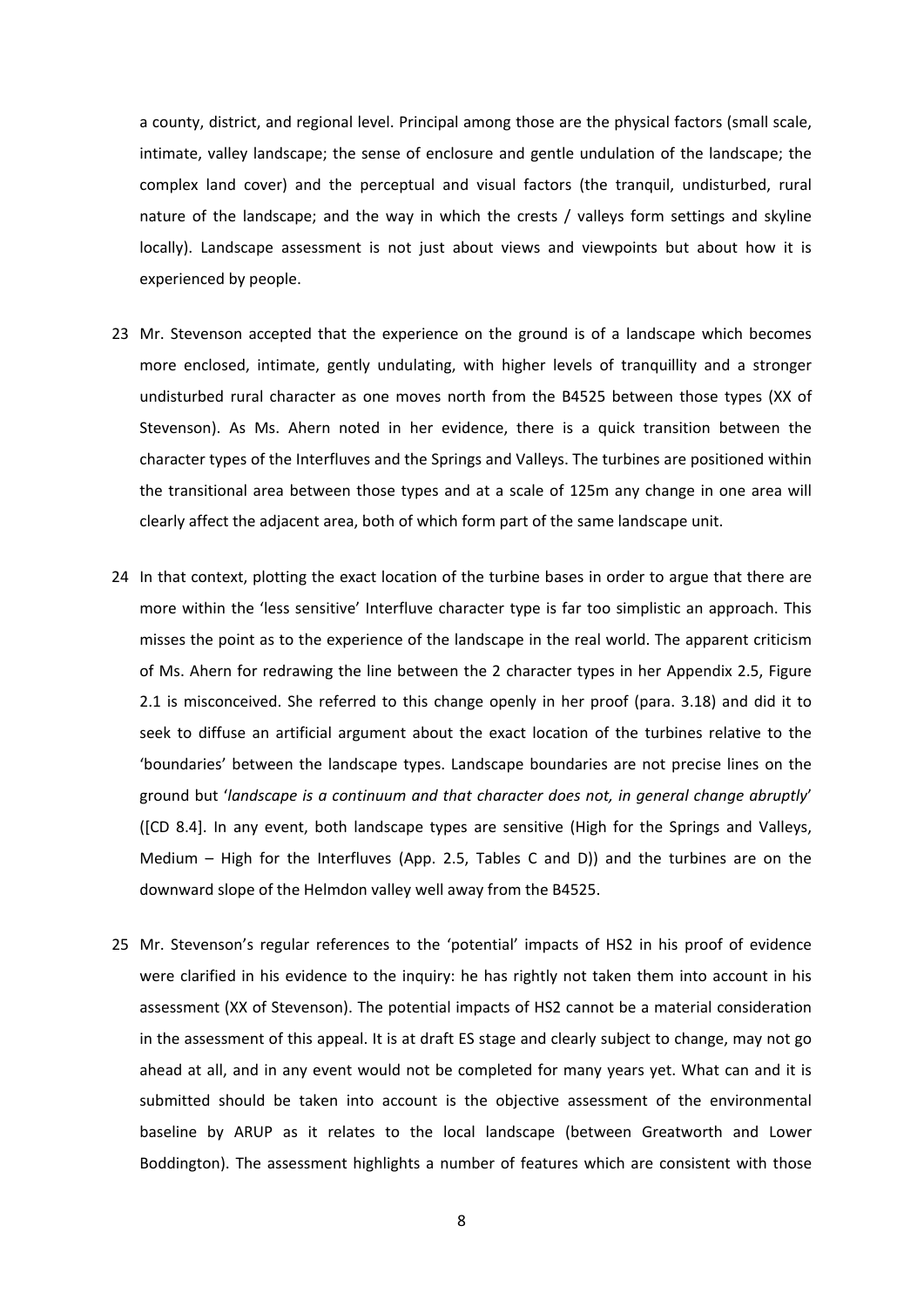identified by Ms. Ahern and Ms. Farmer including the predominantly rural landscape and the gently undulating topography ([CD 14.1], Second Tab, para. 9.4). By contrast, there is no reference to the perception of the developed countryside which Mr. Stevenson highlights as a feature in that assessment (XX of Stevenson).

- 26 Similarly, Mr. Stevenson's own evidence as to the activities at the Tanks a Lot site is very limited. Retrospective planning permission was granted this year for activities which have been present for a number of years. There is no evidence of escalation of activity given by Mr. Stevenson and he merely states that the activities will continue on their own site. This cannot make any material change to the environmental baseline which was tranquil before and will remain so. The "last minute" letter to this inquiry from Tanks a Lot which claims that car crushing activities have doubled at the site in the last year should be considered against the consistent evidence of residents, several of whom have given evidence. Notwithstanding that apparent, claimed, unsubstantiated, and untested assertion of an increase in activities, residents have continued to enjoy a tranquil environment [ID 37].
- 27 Reliance on the Heat Mapping Study for the East Midlands document ([CD 4.3] by Mr. Stevenson in the landscape context was misplaced. The study clearly approaches matters at a strategic level and it is expressly noted that it represents the 'technical potential' - i.e. the total amount of potential that is theoretically available. It does not consider deployable potential i.e. what could actually be achieved following site selection and screening on a case by case basis (p.ii).
- 28 All of this illuminates the way in which Mr. Stevenson has underplayed the extent of the impact on the local landscape, failed to identify the common themes in the objective character assessments at a wider level, and failed properly to assess the sensitivity of the local landscape. The landscape at a local and wider level does not have capacity to accept this development without a fundamental adverse and harmful landscape impact.
- 29 In terms of impacts on visual amenity, the Appellant itself acknowledges that there will be significant effects at all 8 of the viewpoints up to 4km from the site (FEI, Vol. 1, p.31, Table 7.5). These visual amenity impacts should be separately weighed against the scheme as distinct from landscape effects as Ms. Ahern explained. They are related to public viewpoints and to that extent show how the development would affect visual receptors, namely the people who would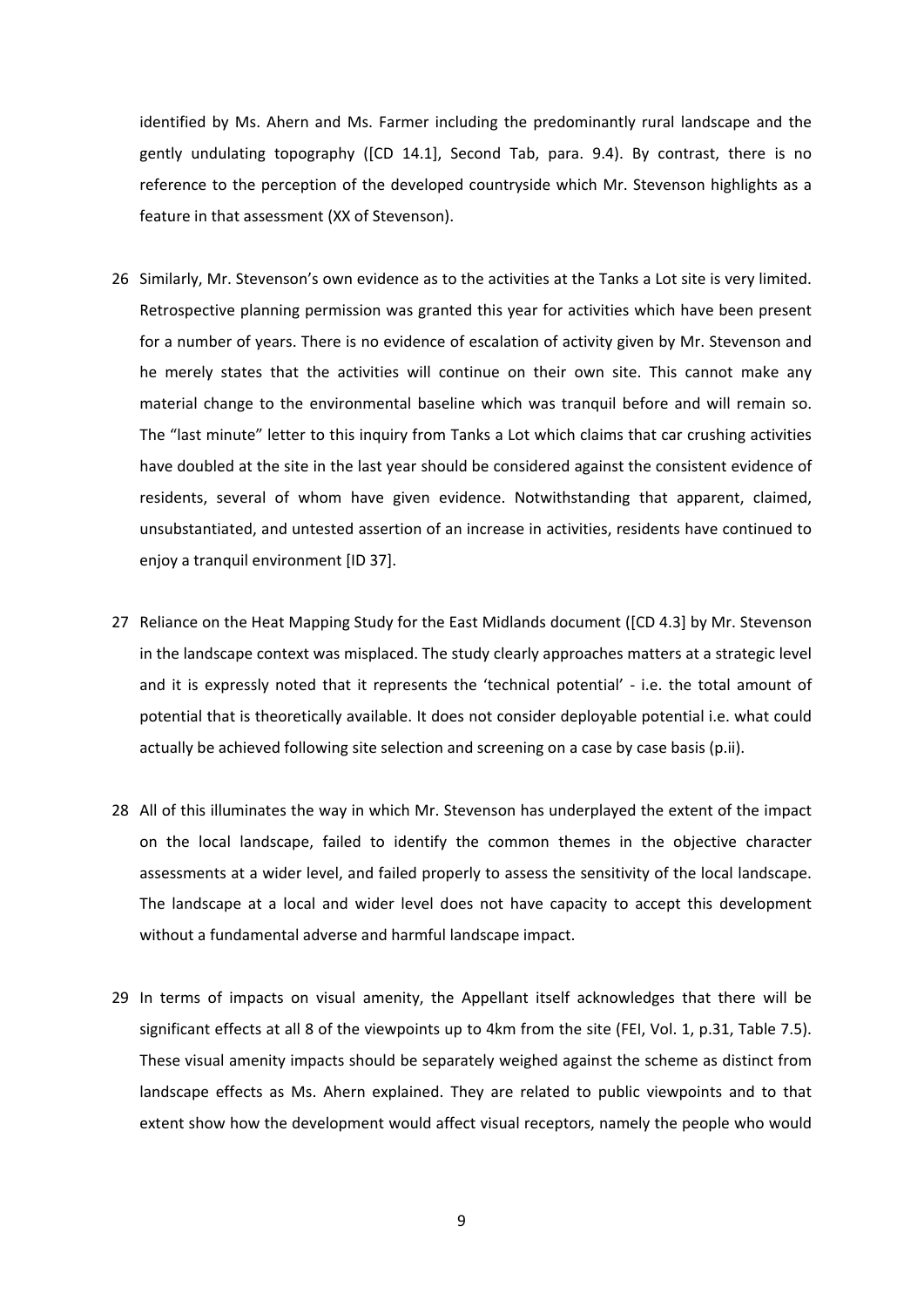access those areas. It is also right that they be counted as separate to the impacts on residential amenity considered below.

#### **The effect on the setting of heritage assets**

- 30 Under section 66 of the Planning (Listed Buildings and Conservation Areas) Act 1990, there is a duty to have special regard to the desirability of preserving the setting of listed buildings. Under section 72 of the same Act special attention must be paid to the desirability of preserving and enhancing the character or appearance of a Conservation area. Through those duties, the cultural heritage assets in issue at this inquiry are afforded statutory protection and their national importance is recognised. The effect of the decision in East Northamptonshire DC (et al.) v SoSCLG [2013] EWHC 473 (Admin) is that special weight or considerable importance should be attached to the desirability of preserving the setting of listed buildings (para. 46), though it should be noted that that decision has been appealed further and that interpretation was declined to be followed in Bedford BC v SoSCLG [2013] EWHC 4344 (Admin) at paragraph 40. The Council submits that separate consideration should be given to the duties in the assessment with full recognition that these are statutory duties to be applied.
- 31 Mr. Brown is too quick to summarise the position of English Heritage as one of unqualified support for renewable energy. English Heritage grappled with the effect of the climate change agenda and particularly wind energy proposals providing guidance in 2005 (Wind Energy and the Historic Environment) and 2008 (Climate Change in the Historic Environment) ([CD 10.5] and [CD 10.3]). Both documents acknowledge the threat of climate change and the Government's commitment to reducing the emissions which contribute to it. However, there is an equal emphasis on the fact that some renewable energy technologies have the potential to cause serious damage to irreplaceable historic sites, which are themselves an integral part of the wider and environmental sustainability agenda ([CD 10.5], p.3 left hand column), and that some policies for adaptation and mitigation may have a damaging effect on historic buildings which can diminish the public's quality of life and be detrimental to the important social and economic contribution our cultural heritage makes to society ([CD 10.3], p.10).
- 32 Importantly, those same considerations have been taken forward into the NPPF. The conservation of heritage assets in a manner appropriate to their significance is a core planning principle ([CD 2.1], para. 17). In the context of renewable energy proposals, the way in which the Government's objective for conservation and enjoyment of the historic environment is framed is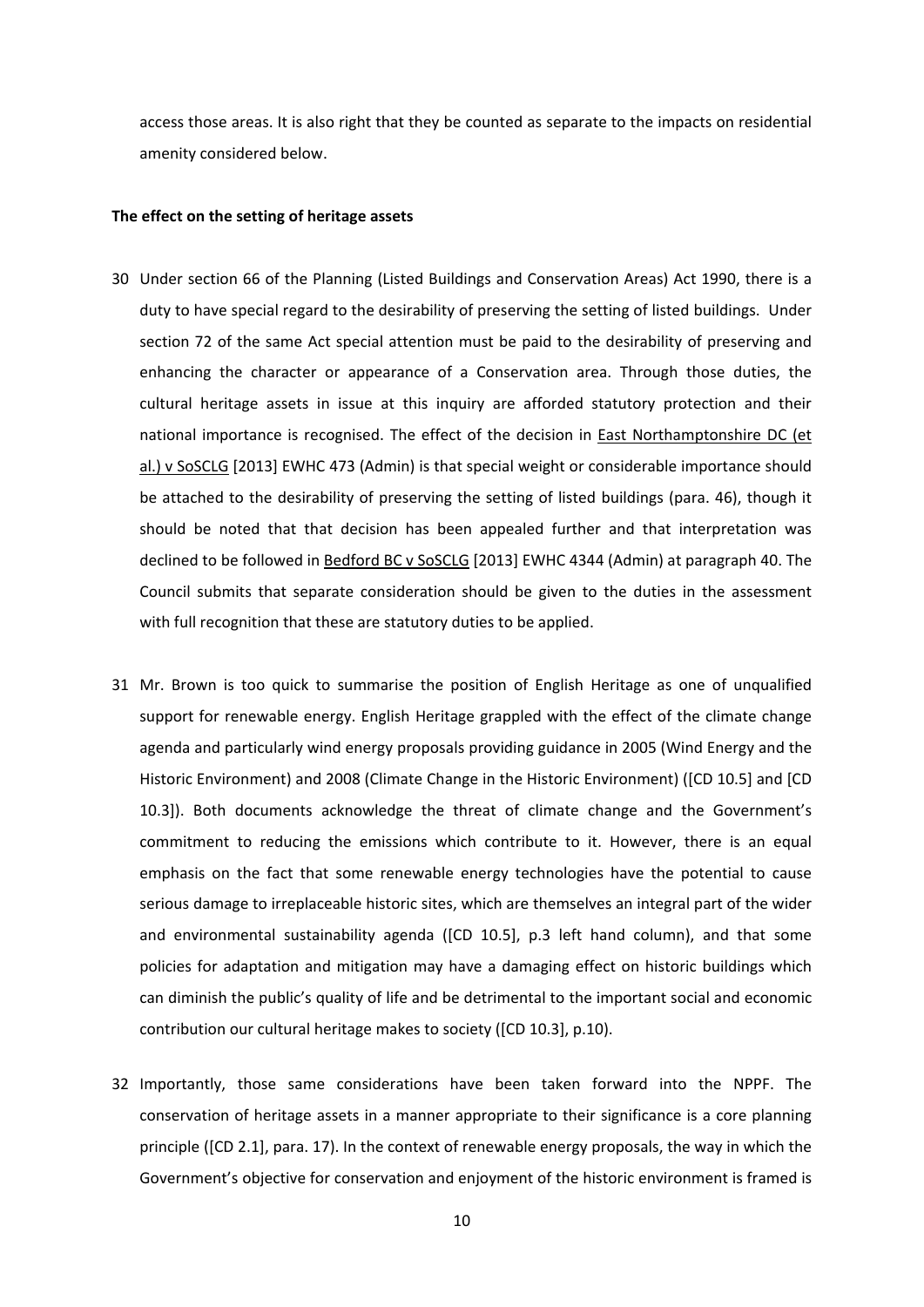particularly apt. Amongst other considerations, it should be recognised that heritage assets are an irreplaceable resource (ibid. para. 126). The wider social, cultural, economic and environmental benefits that conservation of the heritage conservation can bring should be taken into account (ibid. para. 126). At a national planning policy level, this is the counterpoint to the wider environmental and economic benefits of renewable energy projects which should be taken into account under the renewables agenda.

- 33 The recent Planning Practice Guidance places importance on the 'great care' that should be taken to ensure heritage assets are conserved in a manner appropriate to their significance, including impacts on views important to their setting. Specifically in the context of wind turbines, the Guidance provides that 'careful consideration' should be given to the impact of wind turbines on such assets ([CD2.5], paras. 15 and 34). Mr. Brown accepted that the focus of this Guidance was at a local level, that the Written Ministerial Statement could be read to understand why the Guidance was published and that it was a fair reading of that Ministerial Statement that the Government was concerned that current planning decisions were not reflecting a locally led planning system and that action was needed to ensure that protecting the local environment was properly considered alongside the broader issues of protecting the global environment (XX of Brown). All of this indicates that Central Government is concerned that its policy of preservation of cultural heritage assets appropriate to their significance is not being maintained.
- 34 All parties agree that the impacts here are indirect, and to that end it is the contribution of setting to the significance of the asset and the impact on that setting which is relevant. The relatively up to date guidance from English Heritage, The Setting of Heritage Assets [CD 10.1], carries significant weight as a material consideration in that context and both witnesses have used it for its methodology.
- 35 The broad scope of that Guidance should be noted: setting embraces all of the surroundings from which the heritage asset can be experienced or that can be experienced from the asset ([CD 10.1], para. 2.2). Setting can enhance the significance of a heritage asset whether or not it was designed to do so ([ibid. Key Principles for Understanding Setting, p.5). The setting is likely to include a variety of views of, across, or including the asset, and views of the surroundings from or through the asset (ibid. 2.3 Views and Setting, p.6).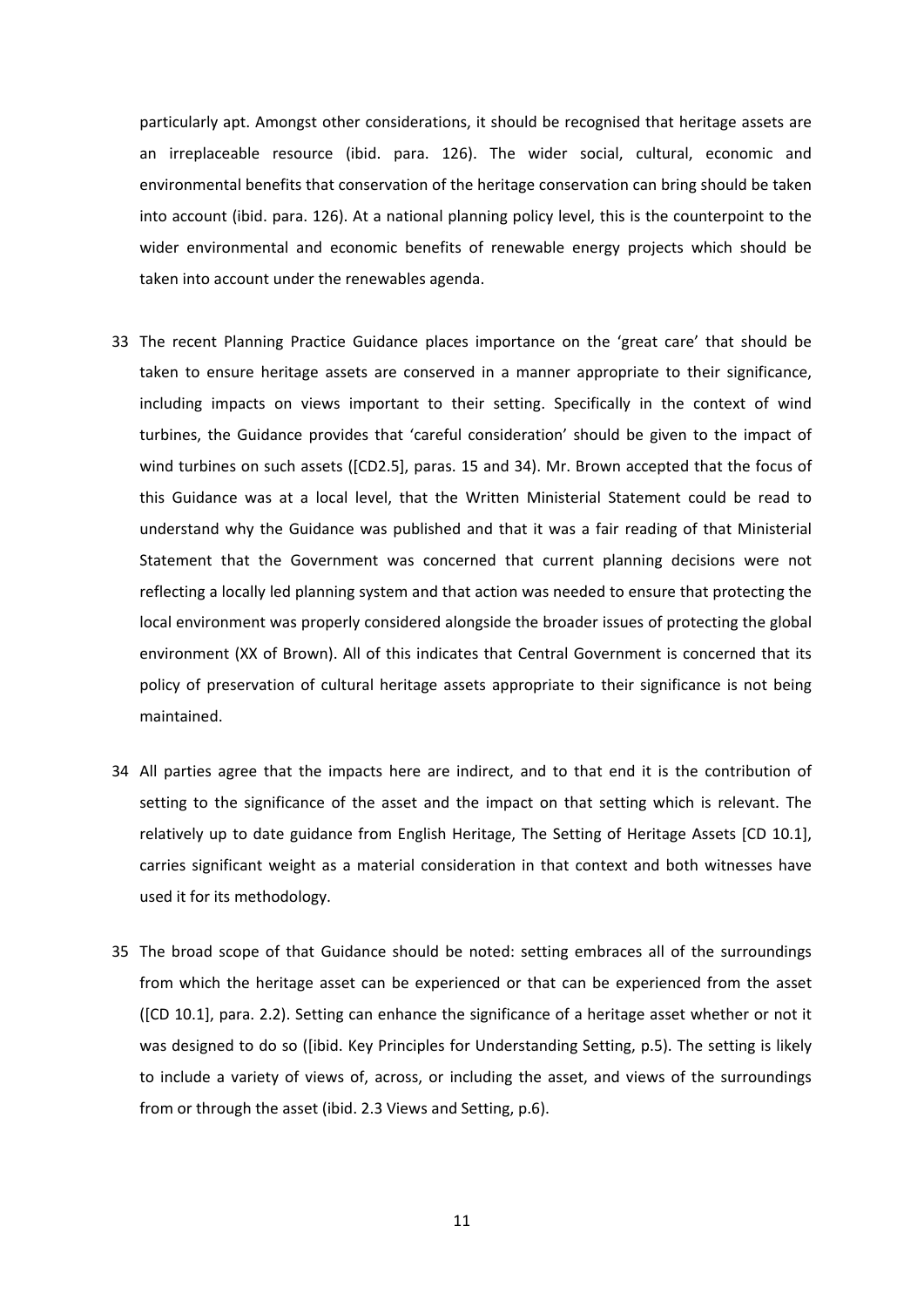- 36 In analysing the importance of setting by assessing what it contributes to the significance of a heritage asset, the Guidance expressly notes that this depends on a wide range of physical elements '*as well as perceptual and associational attributes pertaining to a heritage asset's surroundings*' (ibid. p.7, emphasis added). The assessment of whether, how and to what degree settings make a contribution to significance of the heritage asset then provides a non-exhaustive list of potential attributes where the experience of the asset and its associative attributes are sub-sets carrying equal weight with an asset's physical surroundings ([CD 10.1], Assessment Step 2, p.21) as Mr. Brown accepted (XX of Brown). Views of from and including an asset, and visual dominance / prominence of the asset are attributes of setting which are highly relevant to Castle Ringworks, Church Towers, and Scheduled Ancient Monuments such as Astwell Castle. These assets were deliberately positioned to see and be seen from, demonstrating command in height.
- 37 In that context, the criticism of Ms. Archer for her use of Conservation Principles is unwarranted. Mr. Brown accepted that it remains a useful tool for analysis as one of a suite of guidance documents (XX of Brown). Ms. Archer has properly drawn on its concepts acknowledging its objective to provide a clear overarching philosophical framework for what conservation means at the beginning of the  $21<sup>st</sup>$  Century (X of Archer). The discussion of heritage values in Conservation Principles makes no reference to settings and their application. The point here is that there is a clear resonance between the aesthetic and communal values in Conservation Principles and the sub‐sets of attributes of setting in the Settings Guidance, so whether they are taken from Conservation Principles or from the Settings Guidance the application of these concepts makes no material difference to the assessment (see also Ms. Farmer's Appendix 3 which demonstrates the close link between the values in Conservation Principles and the definitions in the NPPF).
- 38 The fact that experiential and associative attributes are more subjective and difficult to pin down does not detract from their relevance and significance to settings impacts. The way Mr. Brown expressed himself in his proof should be noted: he has used the categories in the NPPF '*in preference to*' those suggested in Conservation Principles (Brown, para. 3.09). The two documents are not mutually exclusive. The Council contends that the categories of significance in the Glossary to the NPPF are not exhaustive and that there should be no downgrading of aesthetic and associational aspects as a result. The Appellant's interpretation of the 'settings' definition in the Glossary is equally too narrow. Regard should be had to the whole of that definition which is open textured and covers the surroundings in which a heritage asset is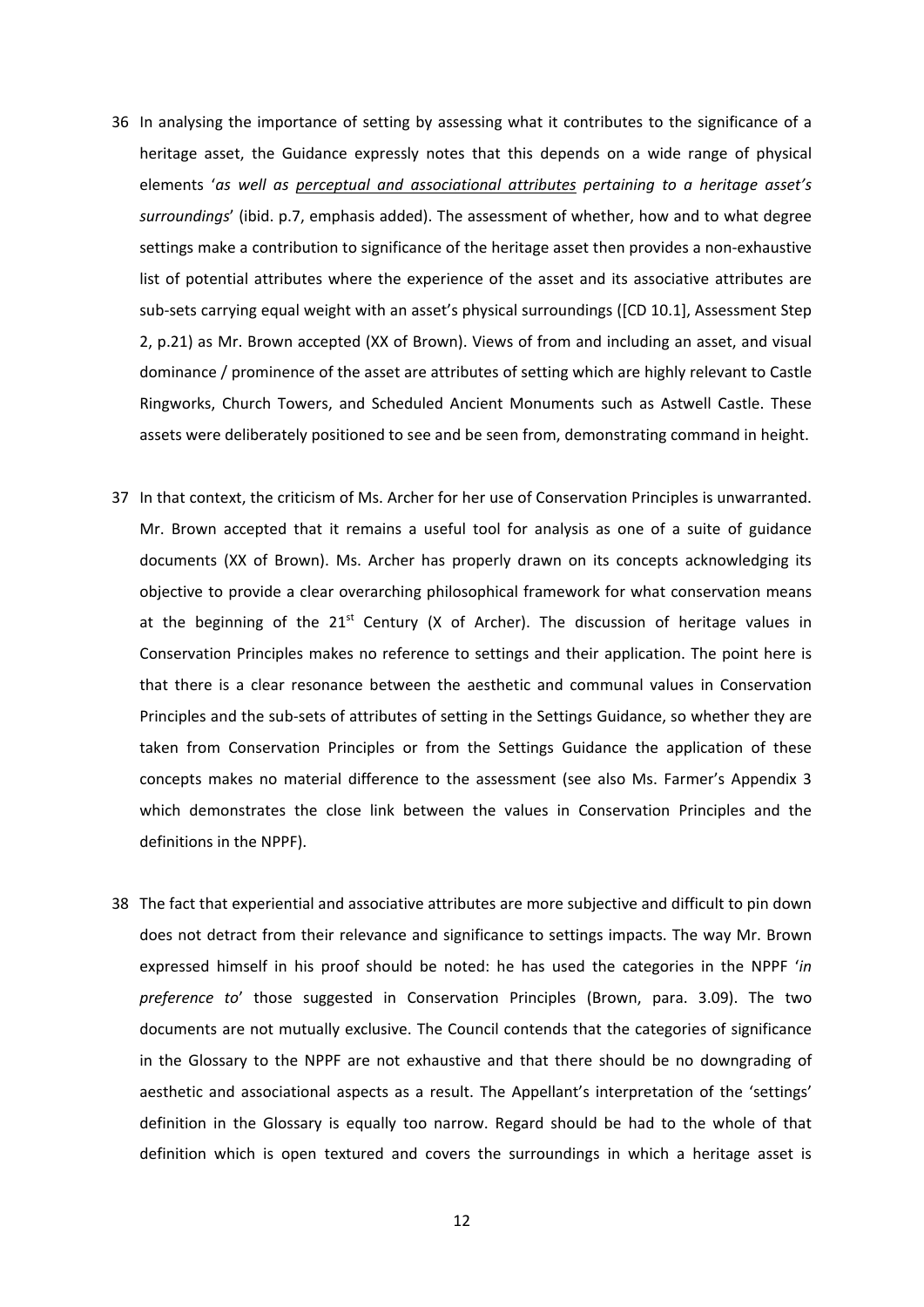experienced. An element of setting may make a positive contribution to the significance of the asset whether or not it affects the ability to appreciate significance, and the plain wording in the Glossary does not make that appreciation clause the trigger or set up a staged approach (XX of Brown). The effect of the Appellant's interpretation is to set the bar too high for recognition of settings impacts.

- 39 Whilst in overall terms, there is little between Ms. Archer and Mr. Brown on the headline impacts, Mr. Brown's failure to give due weight to aesthetic and associational elements of the settings of the heritage assets has led to an understatement of the impacts in places. Having re‐ calibrated the sensitivity of Conservation Areas in his assessment for this Inquiry, his assessment is now much closer to that of Ms. Archer.
- 40 As was clarified in evidence, Ms. Archer and Mr. Brown agree as to the following effects, using Ms. Archer's Table 1 (Archer, 1.1.22):

| <b>Sulgrave Castle Ringwork</b> | Moderate adverse |
|---------------------------------|------------------|
| Church of St. James, Sulgrave   | Moderate adverse |
| <b>Astwell Castle</b>           | Moderate adverse |
| Greatworth Hall                 | Moderate adverse |
| Sulgrave CA                     | Moderate Adverse |
| Church of St. Peter, Greatworth | Minor adverse    |
| Greatworth CA                   | Minor adverse    |

- 41 As for Sulgrave Manor and its Registered Park and Garden, Ms. Archer identifies a minor adverse effect whilst Mr. Brown concludes that the effect would be neutral. This matter has been taken up in detail by the Action Group, but Ms. Archer drew attention in her evidence to the visibility of the rotating blades in southward views out of the garden particularly in the area around the vegetable garden and the blacksmith's hut. The degree of screening provided by the trees would be deciduous and likely to be effective only in the summer months and this would affect views out over the rural landscape in which the Manor is set, which are attributes of setting contributing to the experience of the asset.
- 42 The Council's case on each of the assets is set out in Ms. Archer's proof and evidence in chief. In XX, Mr. Brown was asked questions concerning Greatworth Hall, Greatworth CA, and Astwell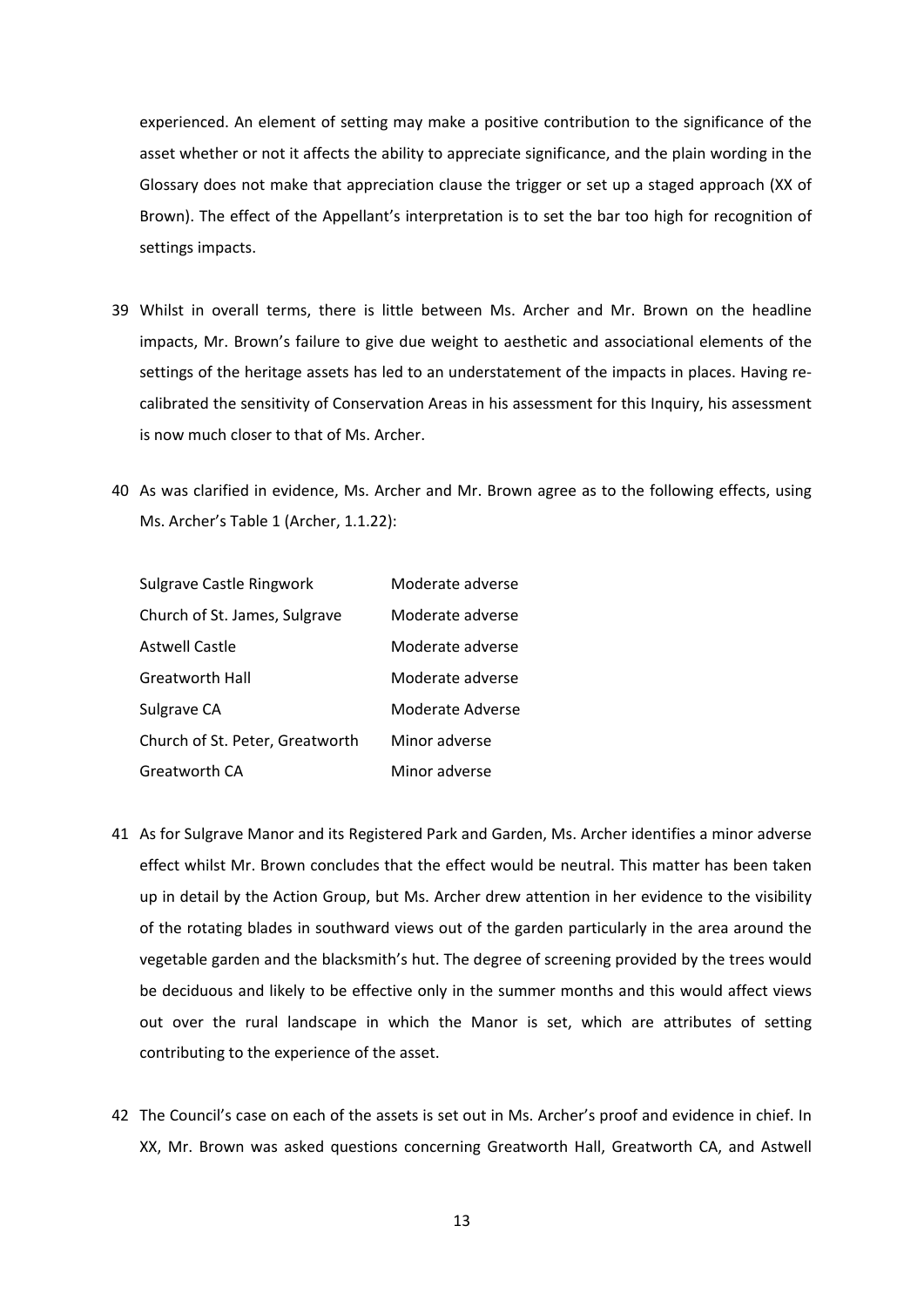Castle. The rest of the assets were covered by the Action Group and will not be considered further here.

- 43 As for Greatworth Hall, Mr. Brown places too much emphasis on the modern access to the property from the north. The Manor House and its principal elevation are orientated to face south towards the village whose name the House shares. The Classical facade of its southern elevation is designed to be appreciated and viewed from the south, and the PROW across the agricultural land between Greatworth village and the Manor House provide views of the asset. The turbines would be visually dominant behind the asset from this viewpoint. Mr. Brown has not considered views towards the asset from the south to be important to setting and focuses on physical alterations to the garden and agricultural land, thereby downplaying the experience of the asset. The Council contends that views towards the principal elevation clearly are an important element of setting here, and to the extent they are and have been left out of account my Mr. Brown, the effect would be (in his view) 'slightly' increased (XX of Brown).
- 44 As for Greatworth Conservation Area, the CA Appraisal provides a proper and up to date policy basis for assessing the important aspects of its character and appearance. The origins of the village are as a rural agricultural village. Glimpsed views of the open countryside from within the CA contribute to its character and stand as strong reminders of its setting and rural heritage. The view out to the east out from the Church of St. Peter is the only view from a public viewpoint on that side of the village. The breadth of the vista increases as one moves from the road through the churchyard and beyond the deciduous trees. Parts of all 5 turbines are visible from Mr. Brown's photomontage 1a which would draw attention as the blades move. The fact that views out from the CA are limited means that those which are available are of greater significance. The 3 paths leading out from the churchyard of the Church of St. Peter draw out views into the surrounding countryside. There is an overemphasis of the impact of the 20<sup>th</sup> Century housing on the setting by Mr. Brown. The  $20<sup>th</sup>$  Century housing is well screened in views of the CA from the South and West and would be seen as clearly distinct from the historic village when viewed from the north and east. Ms. Archer indicated an example of a location on the OS map at the south of the village (near the T-junction at the bottom of the road running south from the CA) from where the turbines would be seen competing with the tower of the church (X of Archer).
- 45 As for **Astwell Castle**, commanding views are important to the siting and significance of the castle and it is set within the landscape to demonstrate wealth and power. The views,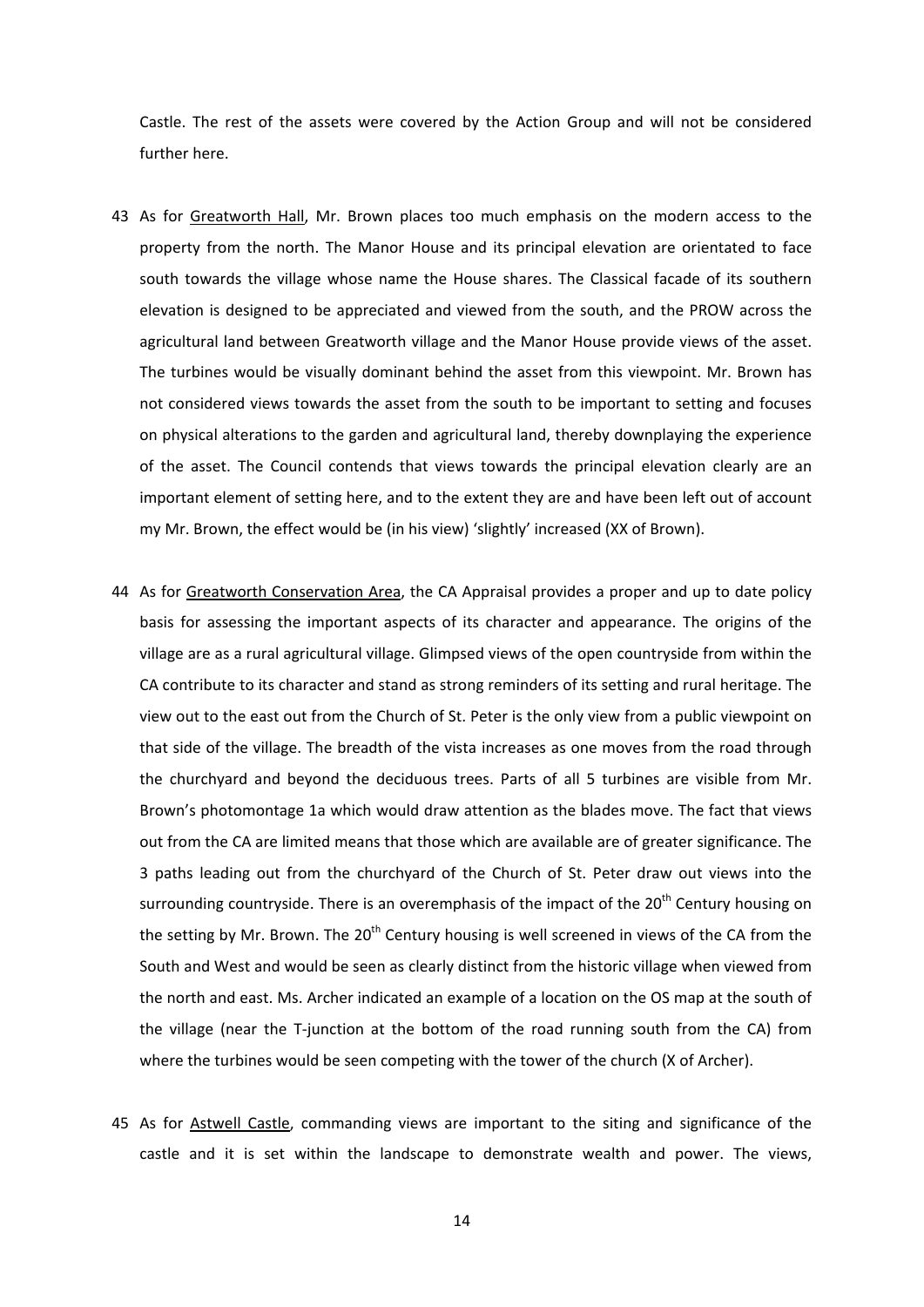particularly to the west, provide a sense of tranquillity and remoteness which would be disrupted by the presence and movement of all 5 turbines. The more limited arc of view is not as significant when the disruption to the sense of remoteness is considered. Again, Mr. Brown places too much emphasis on the lack of any physical alteration to the garden and surrounding farmland downplaying the importance of the experience of the setting to the asset.

- 46 By stating that there would be '*no confusion*' as to the significance of an asset by the presence of the turbines is to set the threshold too high (Brown, para. 6.24). Where experiential elements of setting are an important attributes of an asset's setting, impacts on them will very rarely, if ever, lead to confusion as to the significance of the asset. Such a test should not be applied to impacts on settings and that reading is consistent with the Settings Guidance and the thrust of the Planning Practice Guidance which confirms that wind turbine development can cause substantial harm to the significance of an asset.
- 47 The Council does not contend that the impacts assessed by Ms. Archer in her proof are now in a different category by reference to the questioning of Mr. Brown. Rather that within the broad category of moderate (or in the case of Greatworth CA minor) effect, the impacts should be increased from Mr. Brown's assessment. All of these impacts must still be weighed in the balance under paragraph 134 of the NPPF.
- 48 Finally, on reversibility, it is clear that Ms. Archer has paid proper regard to this aspect of the development and attached weight to it in her assessment. She properly referred to EN‐3 in her proof and the English Heritage Guidance (Archer, 1.1.172). The point here is that she does not attach significant weight to it as a consideration because the impacts would be present for a generation and one objective of the Core Principles in the NPPF is to conserve heritage assets as appropriate so that they can be enjoyed for their contribution to the quality of life of this and future generations. English Heritage have expressed themselves carefully in their Wind Energy guidance [CD 10.6]. Consideration should always be given to reversibility, but that guidance does not say that this should result in a downgrading of the impacts ([CD 10.6], p.9). Ms. Archer has properly assessed the impacts as lasting for 25 years.

#### **The effect on living conditions including visual amenity, shadow flicker, noise, and disturbance**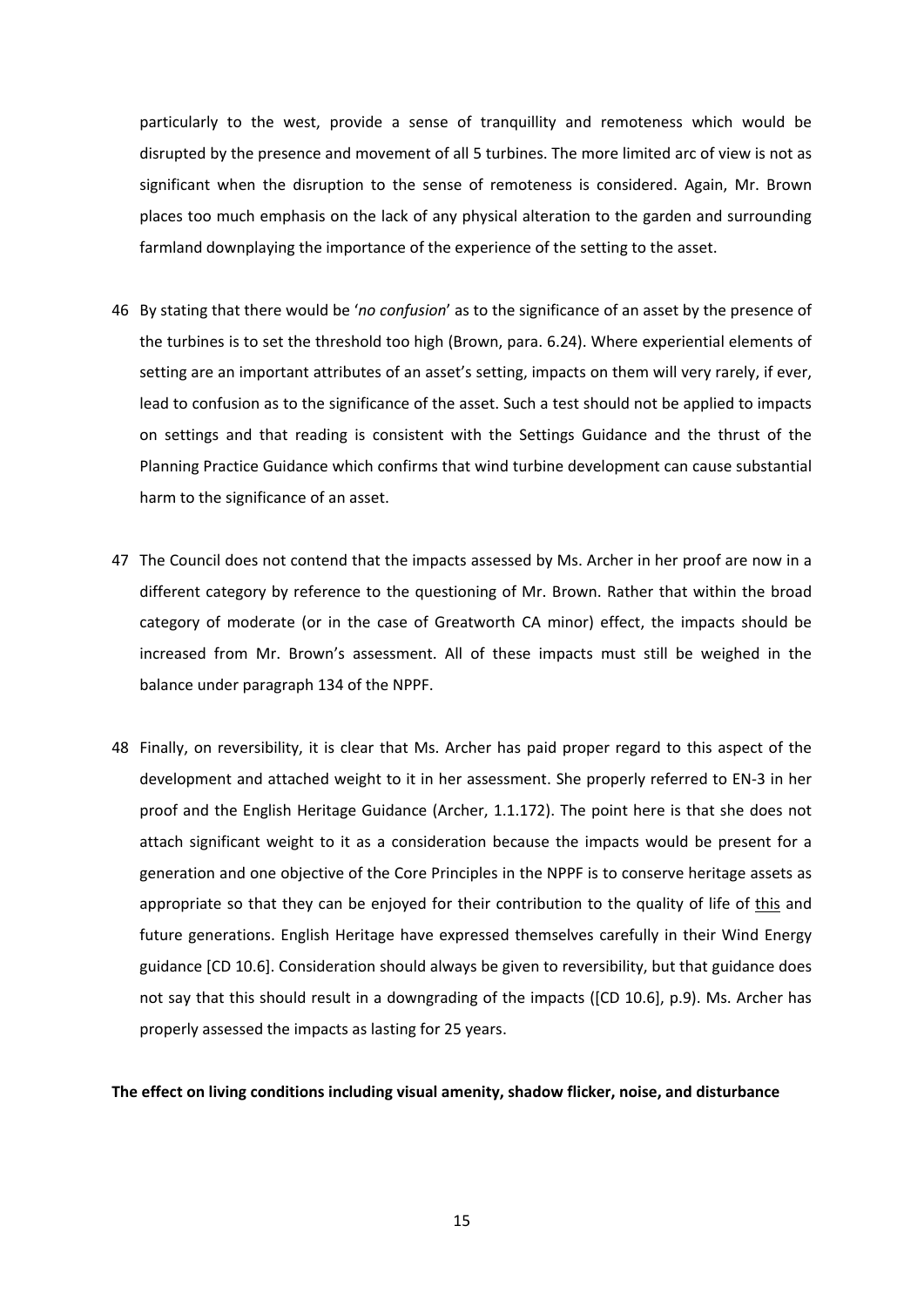- 49 There is a very real danger in applying a Lavender pass / fail 'test' to impacts on residential amenity as the Appellant appears to urge upon this inquiry. The Council acknowledges the principle that no person has a right to a view and that there is a public interest in delivering projects which can deliver sources of renewable energy. However, a high degree of caution should be exercised before identifying a pass / fail 'test' of whether an impact on residential amenity is acceptable for a number of reasons:
	- (1) There is no such test in statute, planning policy, nor even national guidance. The recent Planning Practice Guidance could have set up a closely prescribed test to be applied which was consistent with the ways in which the principles have come to be applied. The Planning Practice Guidance does not set up such a test, instead stating that the protection of local amenity is an important consideration which should be given proper weight in planning decisions ([CD 2.5], para. 15).
	- (2) Whilst the decisions of other planning inspectors are capable of being material considerations, the weight to be attached to them is a matter for the decision maker. They are not binding on this Inquiry and ultimately each case must be decided on its own merits.
	- (3) Inspector Lavender did not refer to a 'test' in Enifer Downs, and there are several passages where the Inspector grappled with the issue. To focus on one passage as the 'test' is at odds with the way the decision letter was written and the intention behind it.
	- (4) The approach in subsequent Inspectors' decisions is not to formulate a 'test' as such, but rather to find a way of articulating, on a case by case basis, the acceptability (or otherwise) of the impacts on residential amenity.
	- (5) The assessment of effects on residential amenity does not lend itself to an overly mechanistic approach. It is necessarily subjective and involves the exercise of professional judgement.
- 50 Against that background, analysis of the decisions provides a useful context as to the circumstances which have been found to involve overbearing impacts. The following are key factors:
	- Proximity How far the turbines are from the property in question is always a key factor. Being within 800m is not in itself determinative although the significance of proximity as a factor clearly increases at that distance or below.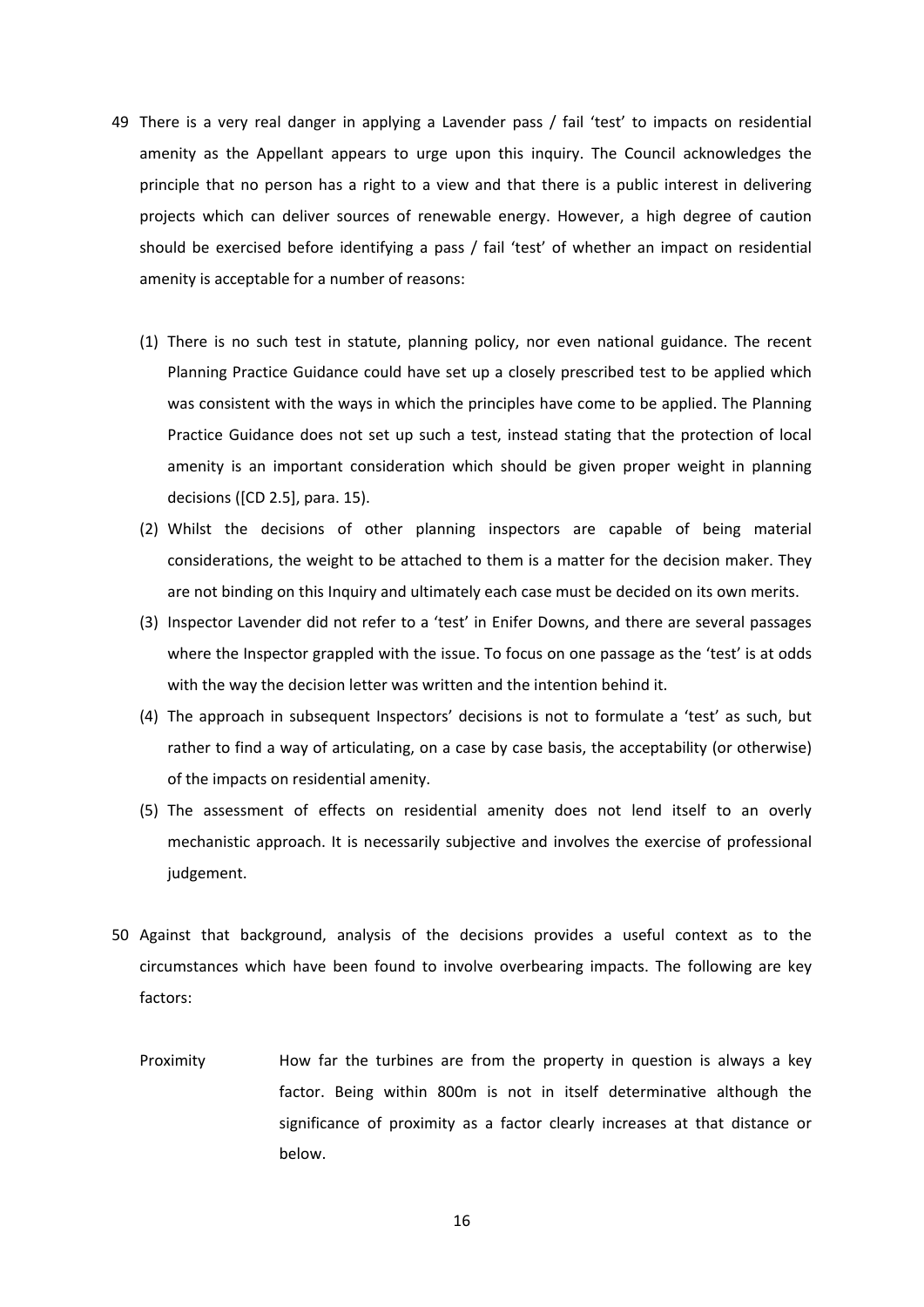- Lack of screening Where turbines are screened by vegetation or other buildings their impact is lessened.
- Orientation Direct views are considered more likely to cause harm than oblique ones. Orientation includes the orientation of the windows of the house, the location and orientation of external amenity areas and the orientation of the approach to the house.
- Spread of Turbines Where the turbines occupy a significant proportion of the view, this increases the impact, although single and two turbines have been considered to give rise to unacceptable effects.
- Blade stacking Where turbines appear behind one another in the view, the 'clash' or overlap of blades has been considered to be a factor giving rise to unacceptable effects.
- 51 At the same time, as is accepted by the Appellant, the fact that impacts on residential amenity are considered significant in EIA terms should not be ignored. To that end the Council contends that such impacts must weigh in the planning balance or else they would be ignored. In this case there are 16 properties or groups of properties within 2 km which would experience major and significant adverse effects, 10 of which are within 1 km of the turbines (ES, Vol. 4, p.25, Table 1) with no discernible change noted after relocation (FEI, Vol. 3, p.51, Table 9). Turbine 5 was moved closer to Stuchbury Hall Farm, Stuchbury Lodge, and Stuchbury Gatehouse by that relocation. Mr. Stevenson acknowledges that of those 10 properties, 8 would be within the 'dominant' range of at least 1 turbine. All of these impacts should be weighed in the planning balance.
- 52 Ms. Ahern considers that all of the factors would be engaged at Stuchbury Hall Farm. Whilst this will clearly be a matter for the site view, she highlights the following points:
	- ‐ The nearest turbine (T5) would be about 800m from the property, though the landholding is much closer at around 200m from the turbine.
	- The turbines would appear on the opposite side of the valley with the bases of the turbines at the same height or higher than the occupier such that their vertical prominence would be exaggerated.
	- ‐ Turbines will be a prominent feature at times in the view on the main approach to the house along the drive from Helmdon / Sulgrave Road.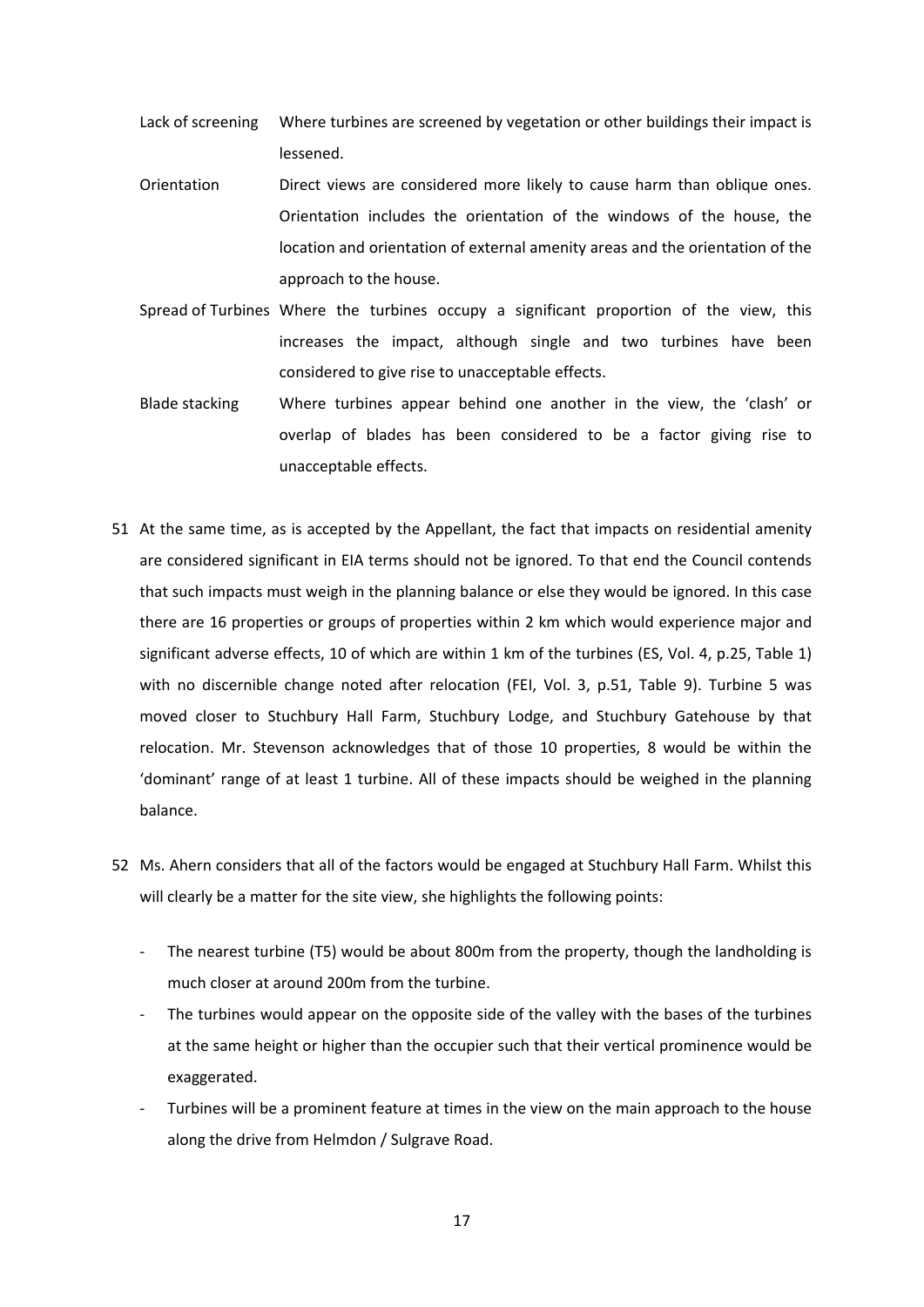- The orientation of the house on the valley side means that there are principal views from the south facing windows of the lounge (French windows) and upstairs bedroom. There is also a garden amenity area which faces south. It is likely that south facing aspects of any residential property will be cherished for their view.
- The turbines will be directly in view from the south facing parts of the property, not in oblique views.
- The buildings between the garden and the turbines are low level and would only screen the blades of the turbines when close up to them.
- There are deciduous trees in the distance which provide some degree of screening depending on the season, but blades will be moving and will overtop that screening in places.
- The moving blades of the turbines whether prominent or partially screened will fill a large arc in the view to the south of the property.
- 53 The fact that the Tims family work the agricultural holding on which they live is also highly relevant and an unusual factor. The agricultural holding here also extends as far as the appeal site boundary. The prospect for the Tims family is that they will have little respite from the presence of the turbines in their main amenity view. No respite during the working day, whilst enjoying their main living room, whilst enjoying their garden, and at night. The fact that there will be a view east and to the north away from the turbines carries little weight given the importance of the views to the south. Following the submission of a planning application, there will be another barn to the south which might be affected and the note submitted by Edward Tims, and not disputed by Mr. Bell, makes clear that the limited tree felling was carried out for good land management reasons. It was entirely irrelevant to the planning permission (XX of Bell by Honey).
- 54 Visual impacts are only one element of residential amenity and impacts in terms of noise and shadow flicker can be added to the overall assessment. As was accepted by Mr. Arnott, there will be perceptible noise effects for the occupiers of Stuchbury Hall Farm both during the day and at night (XX of Arnold by Honey). The turbine noise will be easily distinguishable in terms of its character from the other sounds of the rural environment and the dominant wind direction from the SW will place the property and landholding downwind from the Turbines for the largest proportion of the year.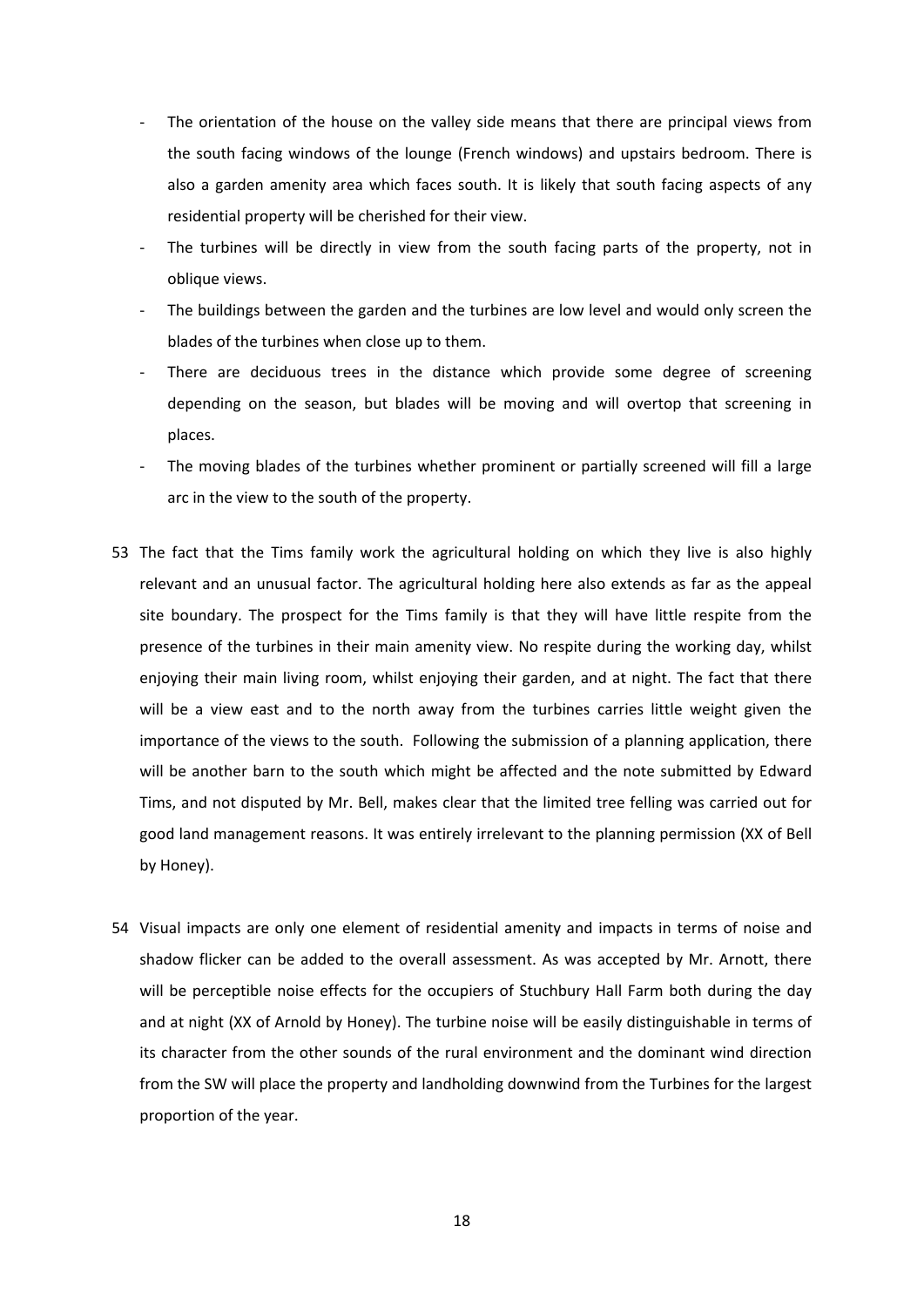- 55 Ms. Ahern concludes that the visual impact of the development would render the property ‐ in her words - an unpleasant and significantly less attractive place to live, which she considers to be at the threshold of 'acceptability'. When considered in the round with the effects on the access paths to the premises and the noise effects, the Council contends that the impacts here would be unacceptable.
- 56 Ms. Ahern also concluded that the visual impacts at Grange farm would render it a significantly less attractive place in which to live (Ahern, 4.18). The proximity of the turbines, with direct views to the turbines channelled along and through the rural Helmdon Valley, the blade stacking of T2, T3, and T4, framed in a wider arc of view by turbines T1 and T5, and all perceived at different heights, would provide an uncomfortable viewing experience. These turbines would be a pervasive presence in direct views from within and around the properties and gardens. Natalie Atkins provided detailed evidence of the extent to which some of the occupiers (Orchard End and The Granary) work in the land around their properties. Again, as for all properties within 1 km of the turbines, noise effects from the turbines will be experienced and distinguishable from the background, both day and night. It should be noted that Mr. Bell accepts that there would be degree of shadow flicker at this property too (albeit limited and conditioned) (Bell, 3.6.8).
- 57 As the Appellant accepted in Opening, as a matter of principle, the impacts on one property, if sufficiently serious, could lead to harm and justify refusal. The fact that the impact would also be on the working part of the property on which the residents live can be taken into account. The decision in Brightenber establishes these 2 points of principle [CD 6.27]. As ever, the Appellant seeks to make factual comparisons between the cases ([CD 14.4]) but that misses the point. Benchmarking should mean just that. Having regard to what previous Inspectors have decided when assessing impacts, without slavishly comparing those decisions on the facts as if they were binding legal precedent on the interpretation of law. Inspectors' decisions are material considerations but here they deal with subjective issues as experienced on the ground.

#### **The effect on safety and perceived harm**

58 The Council's evidence on the perception of harm to the safety of users of the PROW in the area is substantiated by Mr. Hall. As he readily accepted, the Council does not rely on survey evidence of deterrence rates caused by the presence of wind turbine development to make its case. That should not detract from the force of the case on this point. As Mr. Callis confirmed, perception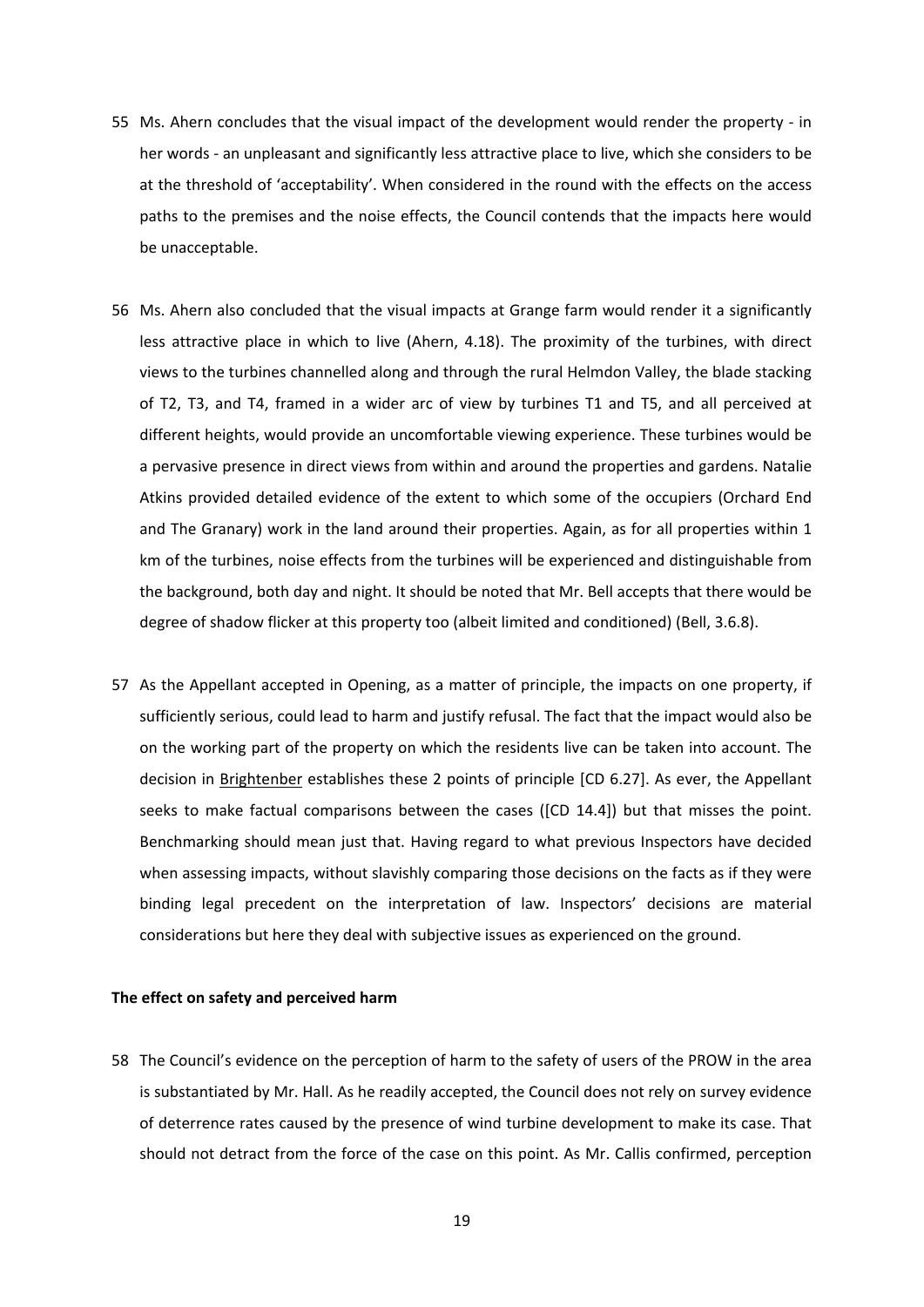of harm to safety can be a material planning consideration (Callis, I's questions). The fact that fears and concerns are held by members of the public may itself constitute a material consideration if they relate to a matter (such as public safety) which itself is a material consideration, or if the fact that they exist may have land use consequences, as here where the impacts will be on the use of the PROW network (Planning Encyclopaedia, Vol. II, P70.39). Mr. Hall relies on his expertise in Public Rights of Way and his considerable experience in dealing with impacts upon them. He also has relevant experience of the impacts of wind turbine development on Public Rights of Way, having given evidence at other wind farm inquiries (Hall, App 3.2.1). The Inspectors' decisions to which he refers are all examples of cases where Inspectors have imposed conditions or accepted permissive paths in order to deal with impacts on PROW and in effect to make them acceptable. In each case the Inspector went beyond the 'minimum' requirement that turbines should be located so that they do not oversail a PROW (Hall, 8.8‐8.10).

- 59 The questions asked of Mr. Hall as to whether he had objected to the application carry little weight. Mr. Hall did not draft the consultation response. Whilst the response did not use the word 'object', that was the clear thrust of it (Hall, App. 3.2.2). Indeed, this is how it was interpreted in the Planning Officer's Report and in fact by Mr. Bell, who himself summarises the response of NCC Rights of Way as 'Objected' in his Table 2.1 (Bell, para. 2.2.1).
- 60 The position taken by Mr. Hall and his officers is understandable in the circumstances. The Highways Department was not consulted by the Appellant during the pre‐application stage when they would have raised real concerns as to acceptable separation distances. The ES submitted with the application set out the Appellant's interpretation of the Companion Guide to PPS22 which was then in force, that '*fallover distance is usually the accepted separation distance from public rights of way*' (ES, Vol. 3, p.305). The application itself then sought to place several of the turbines within fallover distance of footpaths. The locations of the turbines set out in the FEI (which had been revised in order to take into account impacts on bat activity) resulted in T1 being within fallover distance of footpath AN9 and T2, T3, and T4 within fallover distance of footpath AN10. T3 would in fact have oversailed AN10. Having started this inquiry adopting the position they ended up with last time around,  $T1 - T4$  remain within the fallover distances of those same footpaths.
- 61 The technicalities do not convey the whole experience which would be felt on the ground. The appeal site is in fact criss-crossed by a number of footpaths and one BOAT (AN36). It is also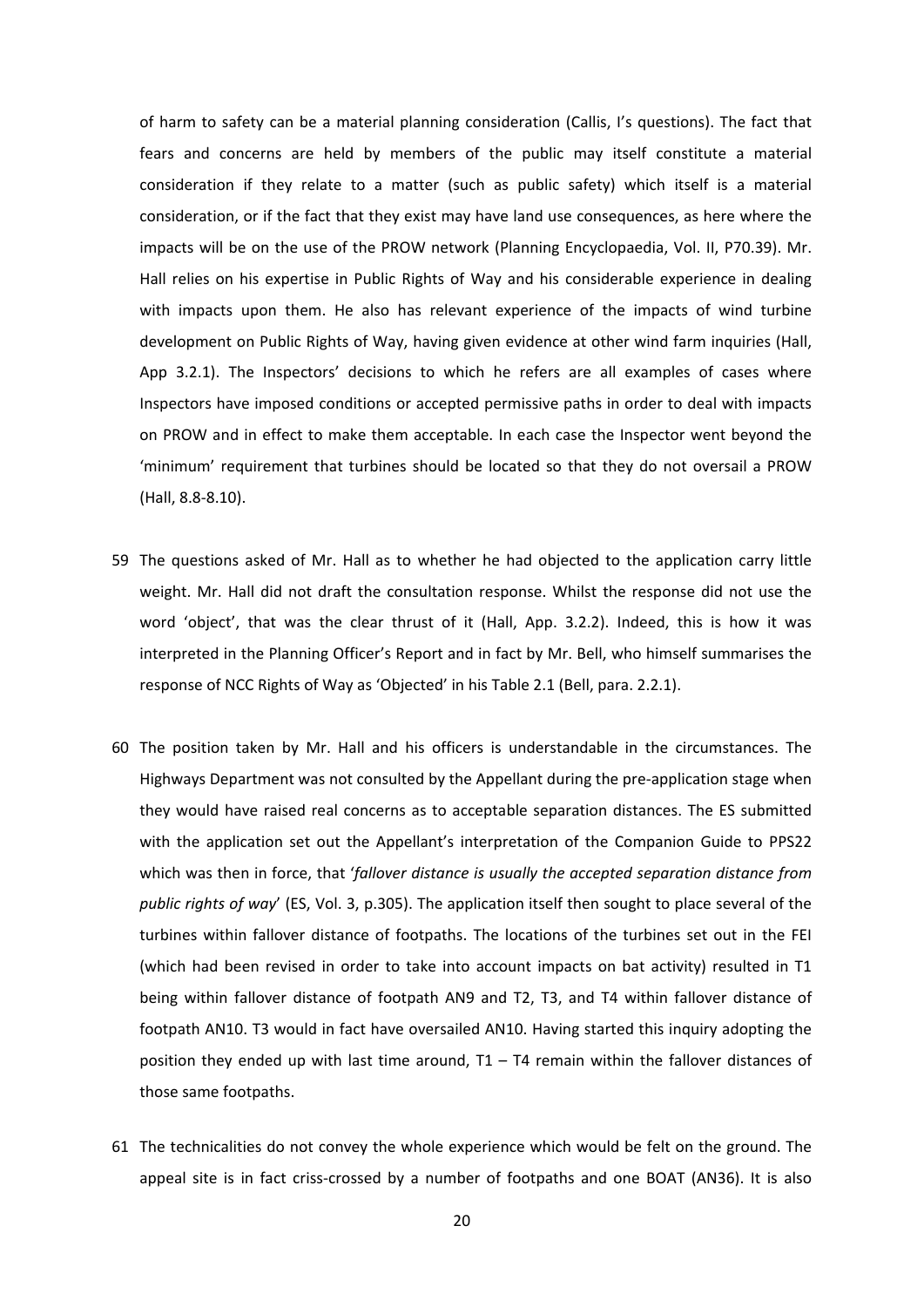surrounded by other footpaths and bridleways. Of those which cross the site, footpath AN10 and BOAT AN36 are particularly relevant. AN10 provides the most direct route by which people can travel on foot between Greatworth and Helmdon, avoiding the B4525 (which has no pavement) as much as possible. Yet, as an example, footpath AN10 runs alongside the development, is within the fallover distance of 3 of the turbines, and runs between T3 and T4.

- 62 The Council does not focus on the effect for users of the bridleways in the area, aware that Mr. Cross (amongst others) takes up this point. When asked, Mr. Hall noted that the Parish of Greatworth is not well served by bridleways, particularly north of the B4525 and so AN36 is a particularly important link towards the bridleways around Sulgrave and Helmdon, and beyond. It would therefore be of particular importance to horseriders in the area of which it would seem there are many.
- 63 The micrositing condition and a permissive path, whilst welcome, do not provide sufficient mitigation for Mr. Hall. The coordinates for the microsited T3 would locate it within 9m of oversailing footpath AN10 (56m). The rotating blades at a height of 125m would still be within a range which would be perceived as harmful to users of the footpath (X of Hall). The micrositing of the turbines to the north would also bring T3 closer to the permissive path. There would remain a network of footpaths significantly adversely affected by the presence of the turbines and the creation of a wind farm landscape for all who use the area.
- 64 Mr. Hall accepts that wind turbine development is a safe technology but gives a reasonable account of how perceived safety would be an issue for ordinary people using this network of PROW. There would be a behavioural effect on regular users and visitors to the network of PROW. The British Horse Society's own guidance seeks a 200m exclusion zone and to the extent that that guidance is well known to horseriders – there is no reason it would not be ‐, it would have a similar effect on whether the BOAT was used.
- 65 The point here is that the guidance on separation distances in the Companion Guide to PPS22 has been cancelled. The replacement Planning Practice Guide does not provide any specific guidance on what should be considered acceptable separation distances from PROW but places express emphasis on protecting local amenity in circumstances where the SoS has noted that local concerns have not always been reflected in decision making [CD 2.5] para. 15]. Thus there will be cases where permission has been granted in circumstances where turbines are within fallover distances when the old guidance was in force. Those decisions should now be treated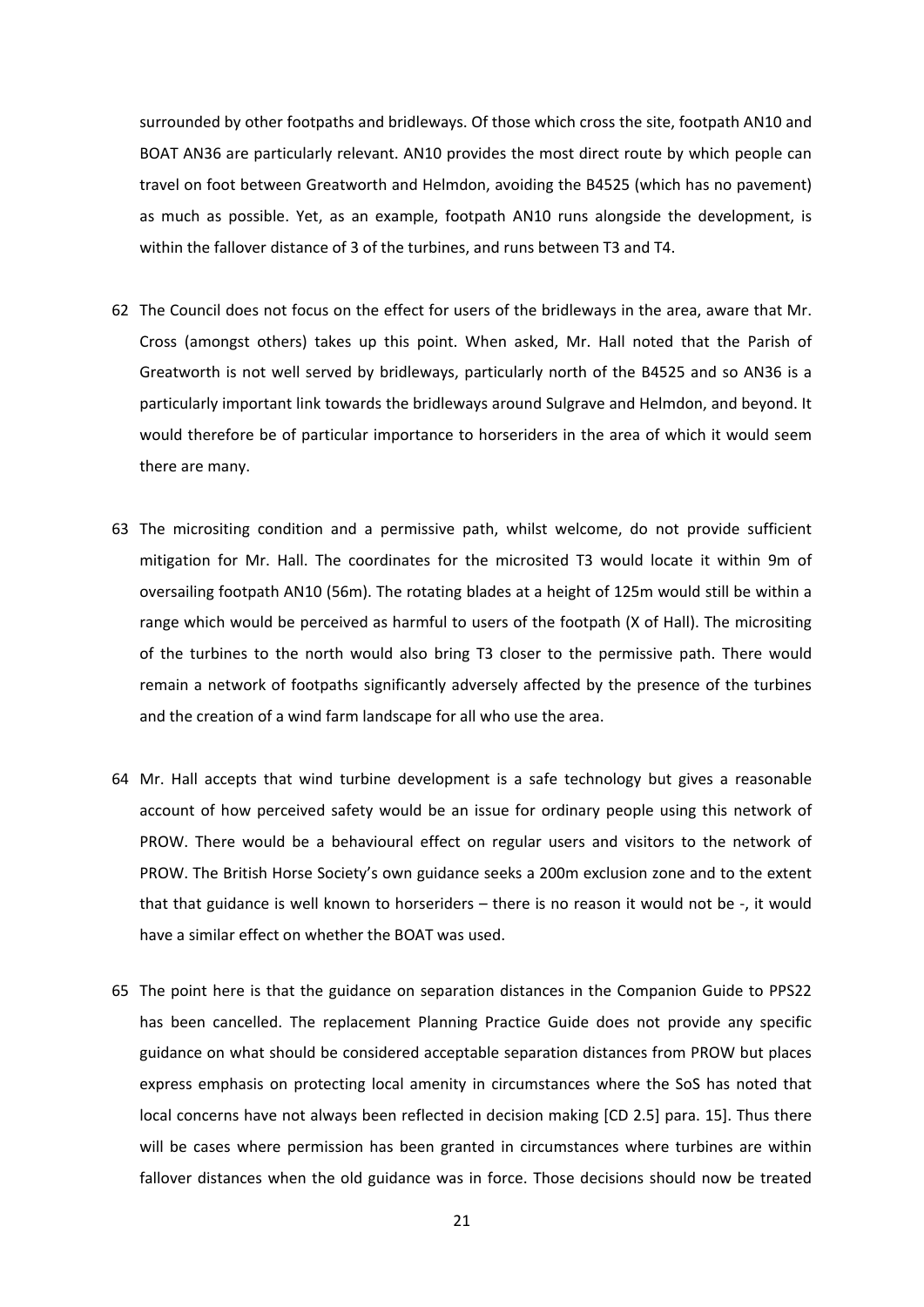with caution and should carry less weight. The question here is, given the particular network of footpaths and the way in which the experience would be affected, what would be the effect perceived safety.

- 66 The Planning Practice Guidance is somewhat guarded in its wording that safety '*may be an issue in certain circumstances*' but that risks can often be mitigated (para. 31). There is no repeat of the guidance in the now cancelled PPS22 Companion Guide and references to oversail, fallover, and BHS guidance. This leaves the issues to be considered on a case by case basis. Here, there are multiple impacts to several PROWs across the appeal site. Subject to micrositing of T3 to avoid oversail, Mr. Bell accepted the facts as set out on Mr. Hall's Figure 2 as to turbines coming within the fallover distance and the BHS guidance limits of several footpaths and the BOAT (XX of Bell).
- 67 There would be a similar impact on visual outlook. As Mr. Stevenson acknowledged, each of the PROW listed by Mr. Hall (Footpaths AN7, AN8, AN9, and AN10, BOAT AN36, and BR AN32 and AP15) would be within his windfarm landscape for the whole of their length (XX of Stevenson). Essentially, all those using the network of paths between Greatworth, Sulgrave, and Helmdon would be affected by the wind turbine development for the majority of their journey using any number of PRoWs and the perception of being within a windfarm landscape would be there, whether they are moving towards or away from the appeal site.
- 68 The effect is necessarily one that it is difficult to quantify and is a highly subjective matter. One thing is clear, the network of paths is locally promoted and currently well used. Mr. Stevenson had to accept at least reasonable use (more on holidays such as long weekends). His evidence is limited to surveillance of 3 footpaths across 2 weekends in April last year (one of which was the Easter weekend), without any evidence of use on weekdays (XX of Stevenson). No update to that evidence has been provided for this inquiry. By contrast, the picture painted by the residents is resoundingly clear: these are footpaths used on a regular basis both functionally and for recreation and often for both reasons. Mr. Miles' evidence (Helmdon Parish Council Paths Warden) carries particular force as to regular users from the local area, those who use the network for health walks, and those who come from the wider area to enjoy the countryside. Both he and Mr. Burns (Helmdon Parish Council) have noticed an increase in numbers on the health walks which rebuts any suggestion from the letter from Tanks a Lot that any increase in business activities has had any effect on the attractiveness of the PROW network.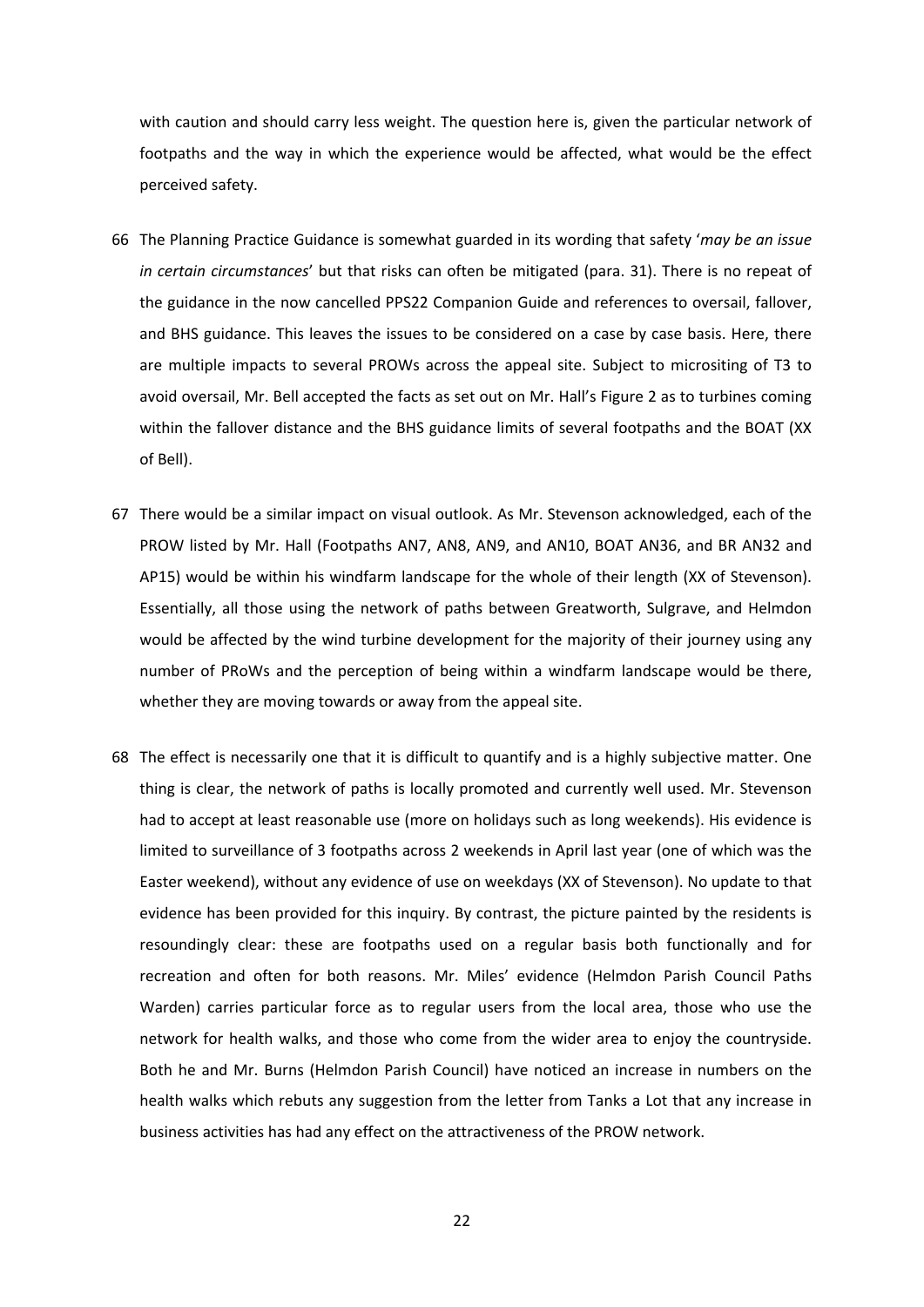69 The Council contend that the impacts on PROW both in terms of visual outlook and perceived safety carry considerable weight in the planning balance.

### **Whether the benefits of the scheme are sufficient to outweigh the harm caused**

70 The starting point must be, and remains, section 38(6) Planning and Compensation Act 2004 (NPFF 196) which provides that:

'If regard is to be had to the development plan for the purposes of any determination to be made *under the planning Acts the determination must be made in accordance with the plan unless material considerations indicate otherwise.*'

71 The purpose behind section 38(6) PCPA 2004 is clearly to ensure that the development plan is given primacy since it represents the policy and intentions at a local level and has been through the statutory adoption process. The importance of that statutory test must not be overlooked in the analysis of the weight to be attached to development plan policy. The decision maker is required to apply properly adopted and saved development plan policy, and determine in accordance with those policies unless material considerations indicate otherwise.

#### **Development Plan Policy**

- 72 Following revocation of the East Midlands Regional Plan on 12 April 2013, the Development Plan consists of the saved policies of the South Northamptonshire Local Plan 1997. The position is that the explanatory text to those policies is not saved. Whilst reference to the explanatory text might provide a historical context, the policies fall to be analysed on their plain wording (XX of Bell).
- 73 The Policies in the Local Plan remain relevant and should not be considered out of date simply because they were adopted in 1997 prior to the publication of the NPPF (NPPF, para. 211). Due weight should be given to relevant policies according to their degree of consistency with the NPPF (NPPF, para. 215). Mr. Bell recognised that there are difficulties in analysing an individual policy for consistency against the NPPF as a whole (XX of Bell). The policies in issue are all wide in their ambit. That is, they are not development specific and are apt to apply to the development proposed here. As was noted in XX of Mr. Bell: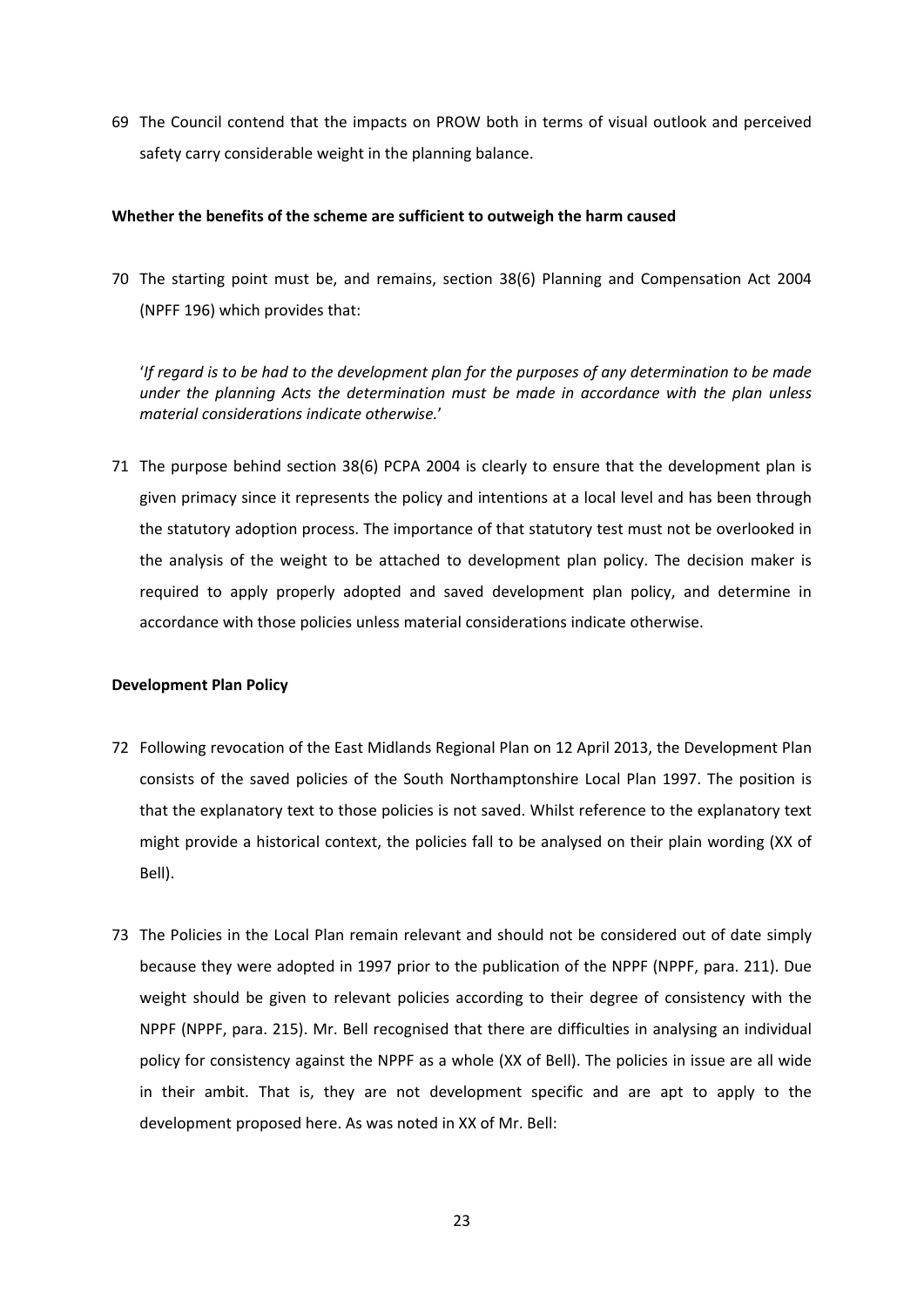- ‐ G2 and G3 are general policies. G2's restriction of development in the open countryside reflects the core principle of recognising the character and beauty of the countryside and the policy of re-using brownfield land (NPPF, paras. 17, 111). G3 is a permissive policy which reflects the core principles on securing good standards of amenity, the conservation and enhancement of the natural environment, and conservation of heritage assets. Mr. Bell's only criticism of it is in relation to the criteria relating to cultural heritage (see below) and he accepts some conflict with its other terms.
- EV1 is not restrictively worded and seeks to secure high quality design consistently with paragraph 17 of the NPPF.
- ‐ EV2 is similar to G2 in its restrictive approach to development in the countryside. Mr. Bell accepts some conflict with it. Its list of exceptions is not exhaustive and apt to include other types of development such as this.
- ‐ EV11 is a normal Conservation Area policy. Mr. Bell accepts some conflict with it.
- EV12 seeks to preserve and enhance the setting of listed buildings by control of design of new development within their vicinity. Vicinity amply covers impacts on setting here.
- ‐ EV28 'may' be interpreted to include Sulgrave Registered Park and Garden (XX of Bell). Whether there is a serious adverse effect on it is the issue.
- 74 These are all relevant Local Plan policies which can and should be applied to the development here. Mr. Bell is too quick to dismiss them because they predate renewable energy development and so do not contain specific renewable energy provisions. Mr. Muston rightly noted that you could not expect Local Plans to cover every conceivable form of development (XX of Muston). Where policy wording is capable of applying to a particular proposal (particularly where it is expressed in general terms) it should be applied.
- 75 Each of the policies is also broadly consistent with the NPPF. Again, it is too easy to dismiss the cultural heritage policies because they do not contain a balancing provision. Mr. Bell accepted that they are consistent with the cultural heritage conservation aspects of the NPPF (paras. 17, 126, 131). They therefore should be accorded full weight as consistent with the NPPF.

# **Other material considerations**

#### *Core Strategy*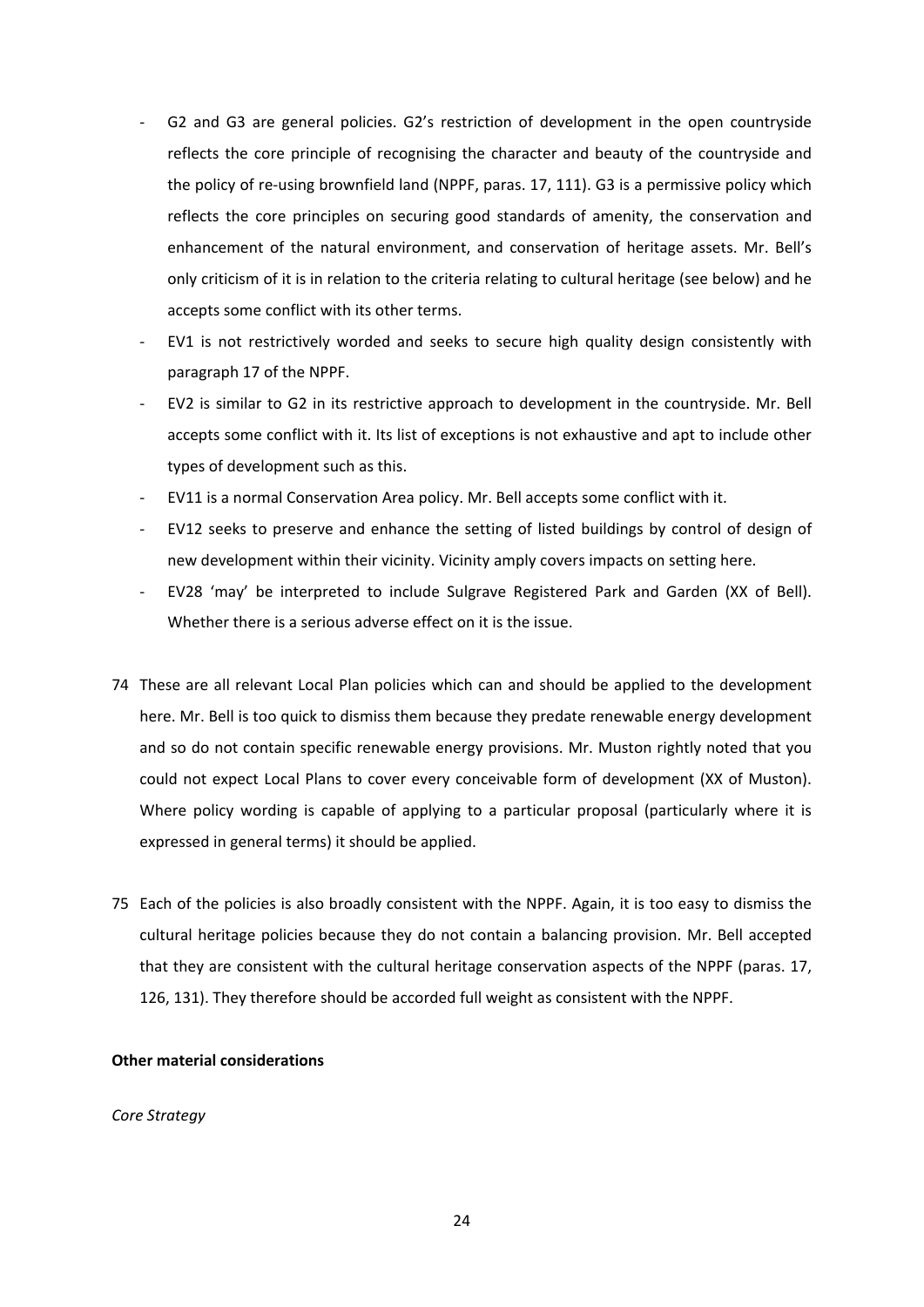- 76 There is little of substance in the Appellant's concerns with regard to relevant emerging plan policy. Mr. Bell agreed that the draft Core Strategy is relatively well advanced (XX of Bell). It has been submitted and was examined in April / May of this year. The only further assessment relates to housing and strategic environmental assessment. There are no outstanding objections to the policies relevant to this appeal. Thus, under the first 2 bullet points of paragraph 216, policies S1, S10, S11 and BN5 must carry significant weight.
- 77 Policy S1 is a strategic, criteria based policy limiting new development with emphasis on enhancing and maintaining the distinctive character of the rural communities, and respecting the quality of tranquillity. Mr. Bell had no problem in applying 'some weight' to this policy (XX of Bell).
- 78 Policy S10 provides sustainable development principles to achieve the highest standards of sustainable design incorporating a strong sense of place, conserving the natural and built environment, and heritage assets, and minimising pollution from noise. Despite being a 'high level' policy it falls to be considered and applied (XX of Bell).
- 79 Policy S11 specifically relates to Low Carbon and Renewable Energy. Mr. Bell accepted that it was positively framed to support renewables and was appropriately worded in recognising that some harm may result. The policy provides that wind energy proposals '*should have no significant adverse impact*', which is not the same as significant effects for the purposes of an EIA and turns on how the word significant is interpreted. Read with the recognition that potential adverse impacts should be minimised, it is clear that a relatively high threshold is set. Policies can always be rewritten or better worded, but this policy has been considered for soundness at examination and there are no outstanding objections to it. It can be given full weight.
- 80 Policy BN5 also seeks to conserve heritage assets and their settings. There is recognition within the policy that some harm could result from development but that it should be minimised. There is no substance to the point that an absence of a balancing provision makes it inconsistent with the NPPF for the same reasons as set out above (para. 75).
- 81 Significant weight must be attached to the emerging Core Strategy policies.

*SPDs*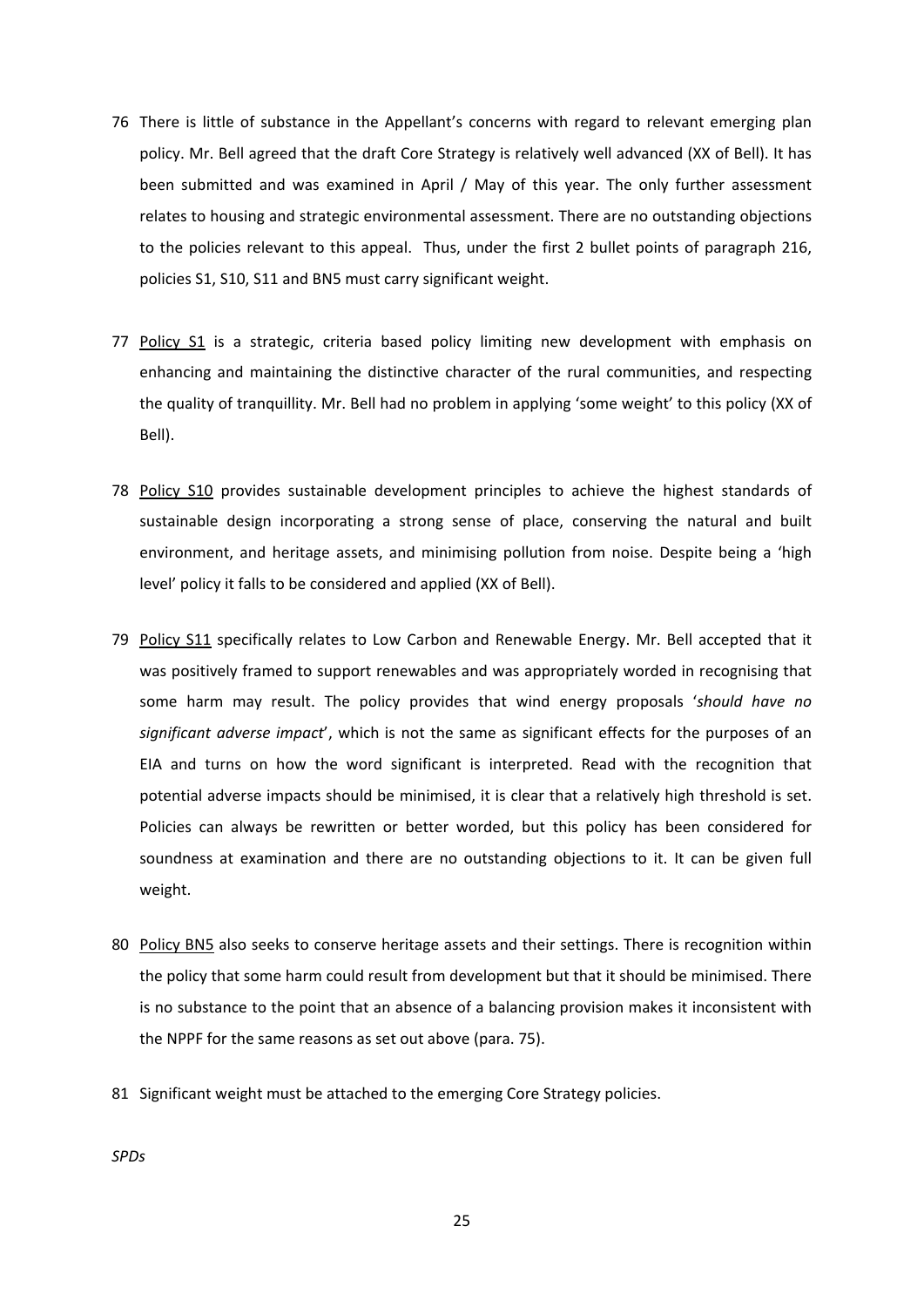82 As Mr. Callis explained, the Council's Wind Turbines in the Open Countryside (Dec 2010) and Low Carbon and Renewable Energy (Jul 2013) SPDs together establish a positive approach to renewable energy (X of Callis). The Wind Turbines SPD refers appropriately to PPS22 as then in force and refers to favourable consideration of such development if environmental considerations are met ([CD 4.1, para. 5.4). Whilst the Low Carbon SPD is focused on other technologies, it provides that similar themes apply to both and the two SPDs sit side by side ([CD 4.10], para. 1.9).

#### *Energy policy and planning*

83 The climate change targets contained in the Climate Change Act 2008 and the strategy by which they are to be achieved are acknowledged by the Council, including the legally binding target of sourcing 15% of energy from renewable by 2020. The positive thrust of energy policy should not be dismissed and the Council does not ask this inquiry to do so. However, whilst the various national energy policy documents are all capable of being material considerations, a logical approach should be adopted in attaching weight to such documents. That approach must recognise that when considering national energy and planning policies, it is national planning policy which should be the starting point and should carry considerable weight. Such land use planning policy must reflect that there is a balance to be struck and where planning policy statements post date energy policy, they can be taken to reflect the thrust of energy policy. The publication of the NPPF in March 2012 was the method by which national energy policy was read into the planning system.

### *National Planning Policy Framework*

84 There is no express presumption in favour of renewable energy contained within the NPPF. As was noted in Opening, the consolidation (and simplification) of the various national planning policy guidance documents within the single NPPF presented the perfect opportunity for the Government at a national level to emphasis the urgent need for renewable energy by creating a presumption in its favour. The opportunity was not taken. As Mr. Bell accepted, the encouragement of the use of renewable resources is but one of 12 core planning principles each of which carry equal weight in paragraph 17 of the NPPF (XX of Bell). Others include the requirement that planning should be genuinely plan‐led (see conflicts with Local plan policy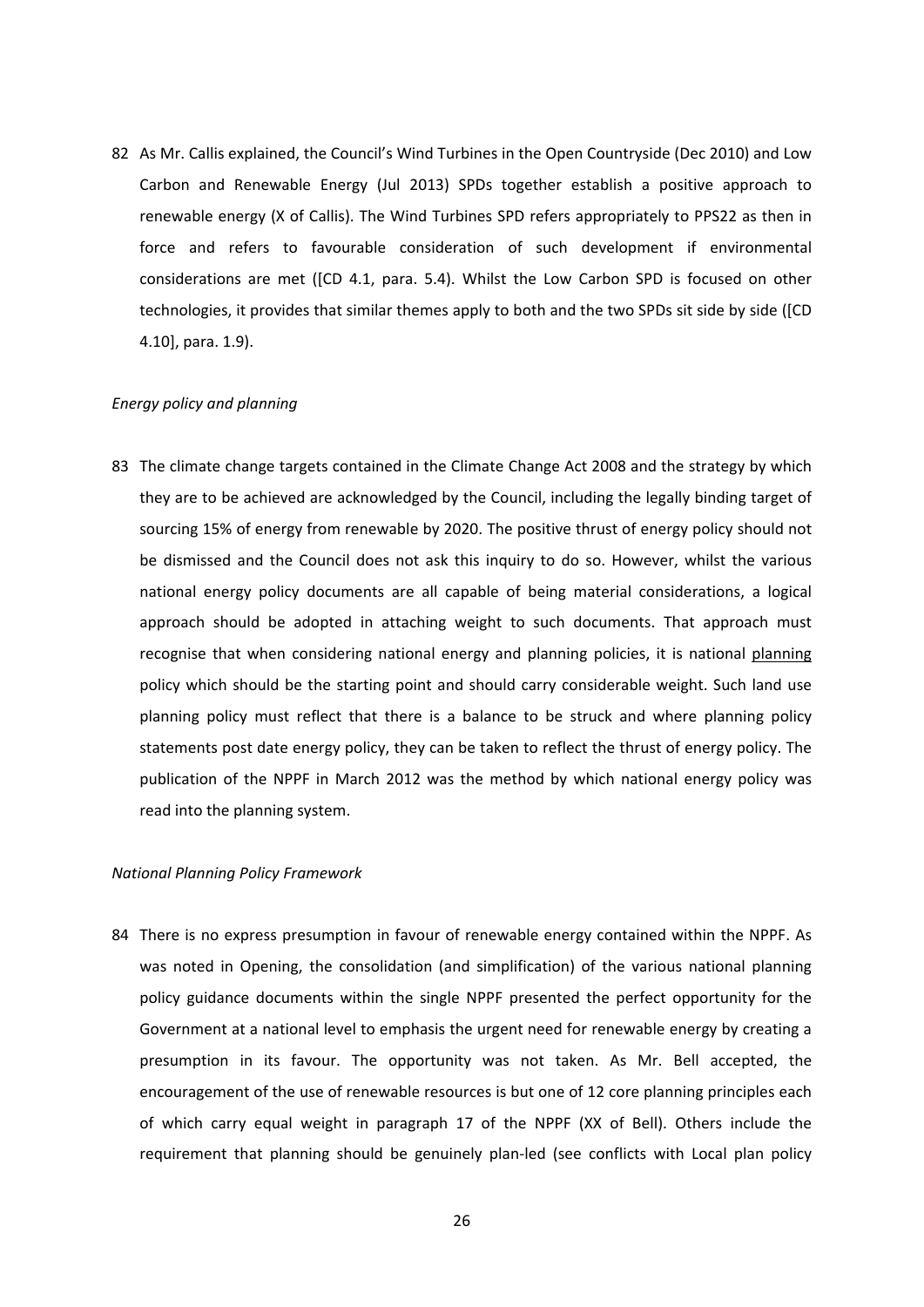above), recognise the intrinsic character and beauty of the countryside, always seek to secure a good standard of amenity, conserve and enhance the natural environment, conserve heritage assets in an manner appropriate to their significance, and actively manage growth to make the fullest possible use of, inter alia, walking.

- 85 Section 10 of the NPPF on Climate Change contains no such presumption either (paras. 98-108). The 'test' to be applied from this section is that contained in paragraph 98 whereby LPAs should approve the application '*if its impacts are (or can be made) acceptable*'. The acceptability of the impacts is at the heart of this appeal.
- 86 Footnote 17 and its references to the Overarching National Policy Statement should not be construed so as to elevate those energy statements to be read as a substitute for national planning policy as contained in the NPPF. The bullet point in the NPPF to which the footnote relates concerns identification of suitable area for renewables and can reasonably be said to apply at a strategic level. As Mr. Callis noted, whilst it does refer to determining planning applications for such development, it recommends following 'the approach' set out in the NPS read with the relevant sections of the Overarching National Policy Statement (Callis, 4.72). That does not mean that all of the detail of that guidance should be read as policy here, but that the approach of Part 4 of EN‐1 (Assessment principles) and Part 2 of EN‐3 (Assessment and technology specific information) should be used. It should be remembered that EN‐1 and EN‐3 are primarily directed at large infrastructure schemes (onshore wind over 50MW, EN‐3, para. 1.8).
- 87 The general presumption in favour of sustainable development in paragraph 14 must be read in context. As was agreed by Mr. Bell, there is no definition of sustainable development in the Glossary, and the statement in paragraph 6 provides the nearest thing to the Government's definition of sustainable development (XX of Bell). That is,

'*The policies in paragraphs 18 to 219, taken as a whole, constitute the Government's view of what sustainable development in England means in practice for the planning system.*'

88 In effect, this means that a proposal must be assessed against the NPPF as a whole and be reasonably compliant with it, for it to be considered sustainable development. That is the only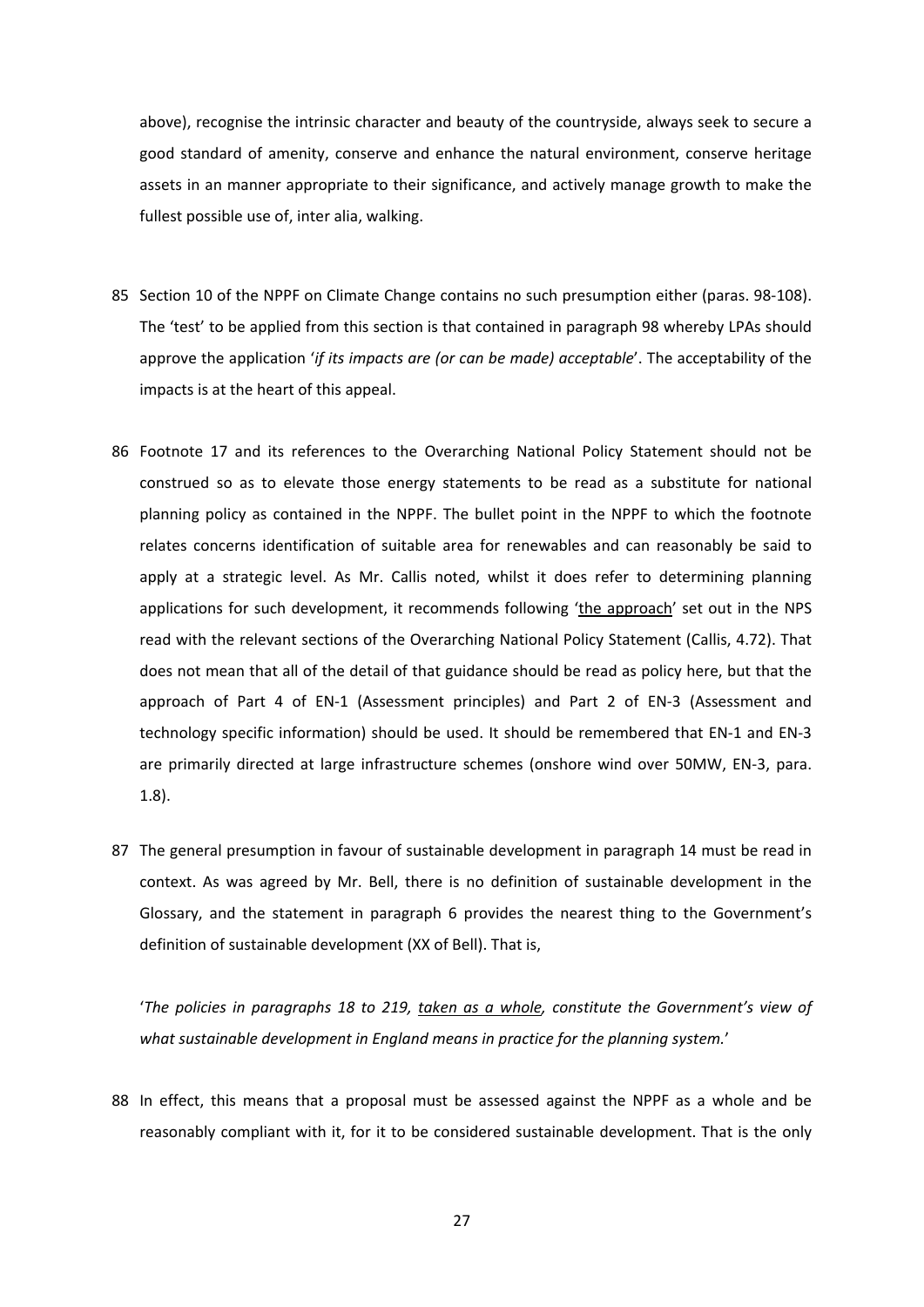way to give meaning to this crucial part of the NPPF. The fact that the Framework is to be 'taken as a whole' echoes the wording in paragraph 14 for decision taking.

- 89 Interpreted in that proper context, the proposal does not represent sustainable development when assessed against the NPPF as a whole and so it cannot be sustainable development under the definition in paragraph 6. Whether the development is sustainable is an output when considered against the whole of the document.
- 90 For decision taking the presumption means:
	- ‐ *approving development proposals that accord with the development plan without delay.*

Mr. Callis' evidence assesses the appeal proposal against the development plan and notes the overall conflict (para. 6.5)

*and* 

‐ *where the development plan is absent, silent or relevant policies are out‐of‐date, granting permission unless:*

This bullet point applies only insofar as the Local Plan 'is silent'. In the light of the saved policies which are relevant and applicable, it cannot be said that the Development Plan is silent in its application to this proposal. Mr. Bell accepted that application of this bullet point did not mean that the Local Plan was cast aside (XX of Bell). It should not be just because it does not have a specific policy for each and every application. It is submitted that this reflects the requirement under section 38(6) PCPA 2004 to determine in accordance with the Development Plan.

‐ *Any adverse impacts of doing so would significantly and demonstrably outweigh the benefits, when assessed against the policies in this Framework taken as a whole; or* 

In any event, when assessed against the NPPF as a whole including Section 10 (Climate Change), Section 7 (Requiring Good design), Section 11 (Natural Environment), and Section 12 (Historic Environment), the adverse impacts of granting permission would significantly and demonstrably outweigh the benefits.

*or*

*specific policies in the Framework indicate development should be restricted.*

This part is taken up by the Action Group.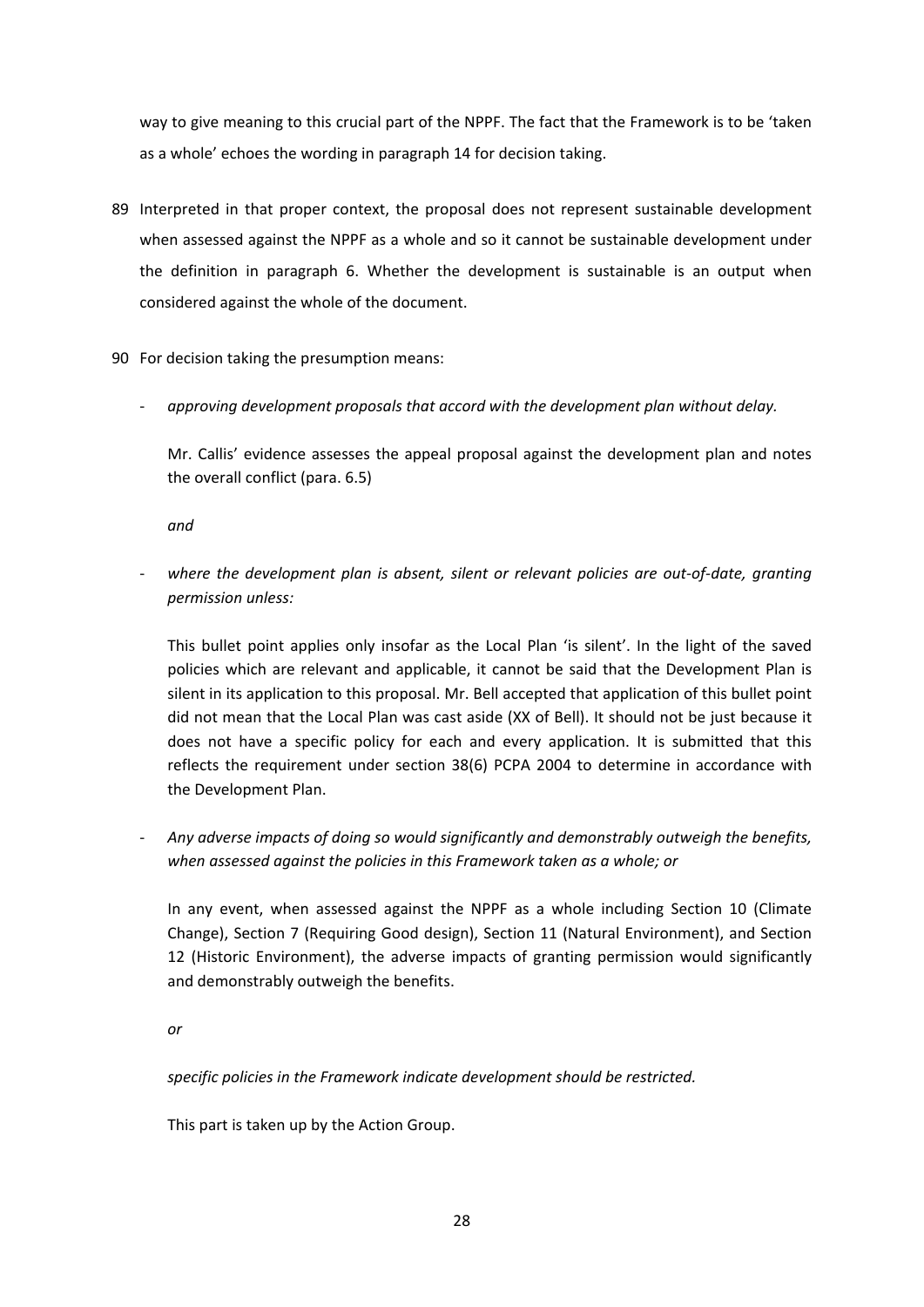91 The Council maintains its submission that national planning policy reflects the balance to be struck with environmental and social impacts with particular regard to landscape and visual effects, cultural heritage, and PROWs.

#### *Targets*

- 92 No material weight should be weighed in favour of the proposal in reliance on performance against targets. Whilst the policy urgent need for renewables should be and is acknowledged, that should be tempered by reference to the performance of the UK in deploying onshore wind within the strategy contained in the Roadmap.
- 93 The following points were accepted by Mr. Bell in XX (with caveats):
	- (1) The Roadmap is a relatively recent and comprehensive expression of Government policy on renewable energy and the strategy for its deployment. It should be accorded significant weight (Bell, 5.2.43).
	- (2) The goal of the strategy is to meet the legally binding commitment of 15% energy from renewable sources by 2020 (CD 7.6], para. 1.2). That remains the focus in the 2012 update (1.3). Whilst both documents refer to ambitions beyond that (2011, para. 1.3, 2012, para. 1.3) that reflects Government's aspirations (not its focus for the purpose of this strategy).
	- (3) The model based central range for onshore wind deployment of 10 13GW by 2020 represents a range of what could reasonably be achieved from this technology in order to meet the UK's commitments for 2020.
	- (4) Factoring in the significant attrition rate at the planning stage, the stated view in the 2012 Update is that the current (Dec 2012) pipeline is likely to represent the appropriate quantity of deployment to fulfil the central estimated range in the Roadmap.
	- (5) As at July 2013, the RESTATS figures show that the UK has exceeded the upper end of the central range (13GW) for onshore wind (operational plus pipeline).
	- (6) The figures show a rapidly accelerating performance in onshore wind in the last two years.
	- (7) Performance against targets is a material consideration.
- 94 In that context, whilst the policy urgent need, attrition rates, uncertainties, and concerns about shortfalls from other technologies should be acknowledged, it should also be acknowledged that the Government's response to those concerns has not been to revise the central range for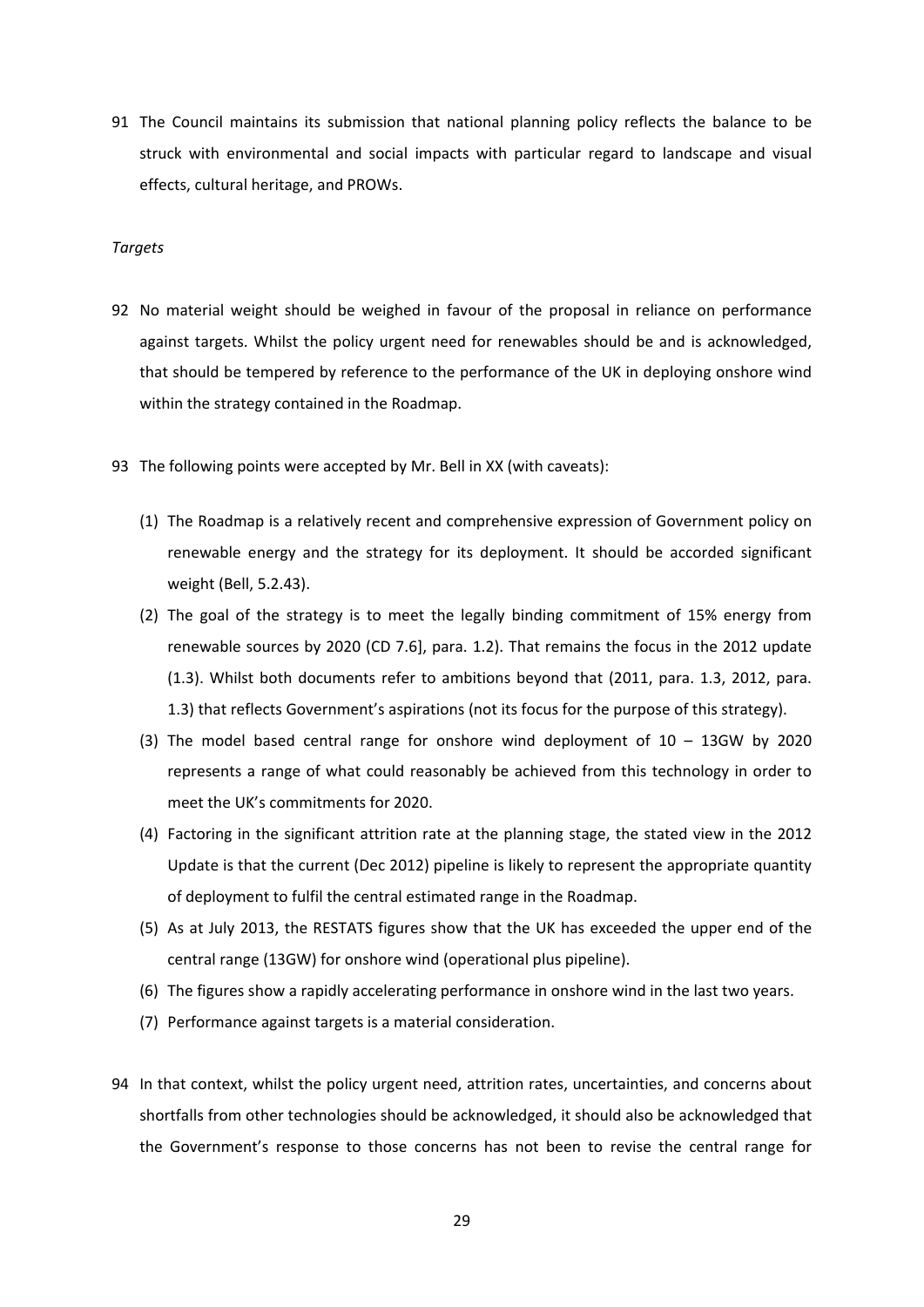onshore wind upwards. Doubts cast about as to whether offshore wind or other technologies would meet their targets should not be given credence without more.

95 The Roadmap Update 2012 provides that there is a healthy pipeline of onshore wind projects in the formal planning system as at June 2012 (2.31) and the position has significantly improved since then.

#### *Reversibility*

- 96 As Mr. Callis explained, reversibility was considered by Ms. Archer, Ms. Ahern, and Mr. Hall in assessing the impacts of the proposal (X of Callis). It has not been double counted by him. Significant weight was not attached to it by Ms. Archer, relying on the fact that cultural heritage assets are to be enjoyed by this and future generations (NPPF, para. 17). Mr. Brown accepted that the enjoyment of this generation was of equal weight to the enjoyment of future generations in that context (XX of Brown).
- 97 The fact that the scheme is 'reversible' still means that the wind turbines if the scheme is granted will be in place for 25 years plus a period for decommissioning. The turbines and their visual impacts will be here for at least a generation, if the appeal is allowed, affecting people in the surrounding area on recreational footpaths and bridleways. In terms of impacts on residential amenity, the visual impacts will be felt by local people, in their homes, in their gardens, and on their way to and from their properties. Where the occupiers operate an agricultural smallholding as in the case of Stuchbury Hall Farm, there will be little respite from the presence of the turbines at home, at work, or at night.
- 98 Overall, it is submitted that the Appellant has attached undue weight to the arguments in favour of renewable energy.

#### **Conclusion**

99 The Appellant has underestimated the landscape and visual, residential amenity, cultural heritage and PROWs impacts of the appeal proposal, and overstated the renewable energy case for approval. For the reasons set out above, the Council invites this inquiry to recommend to the SoS that the appeal be dismissed.